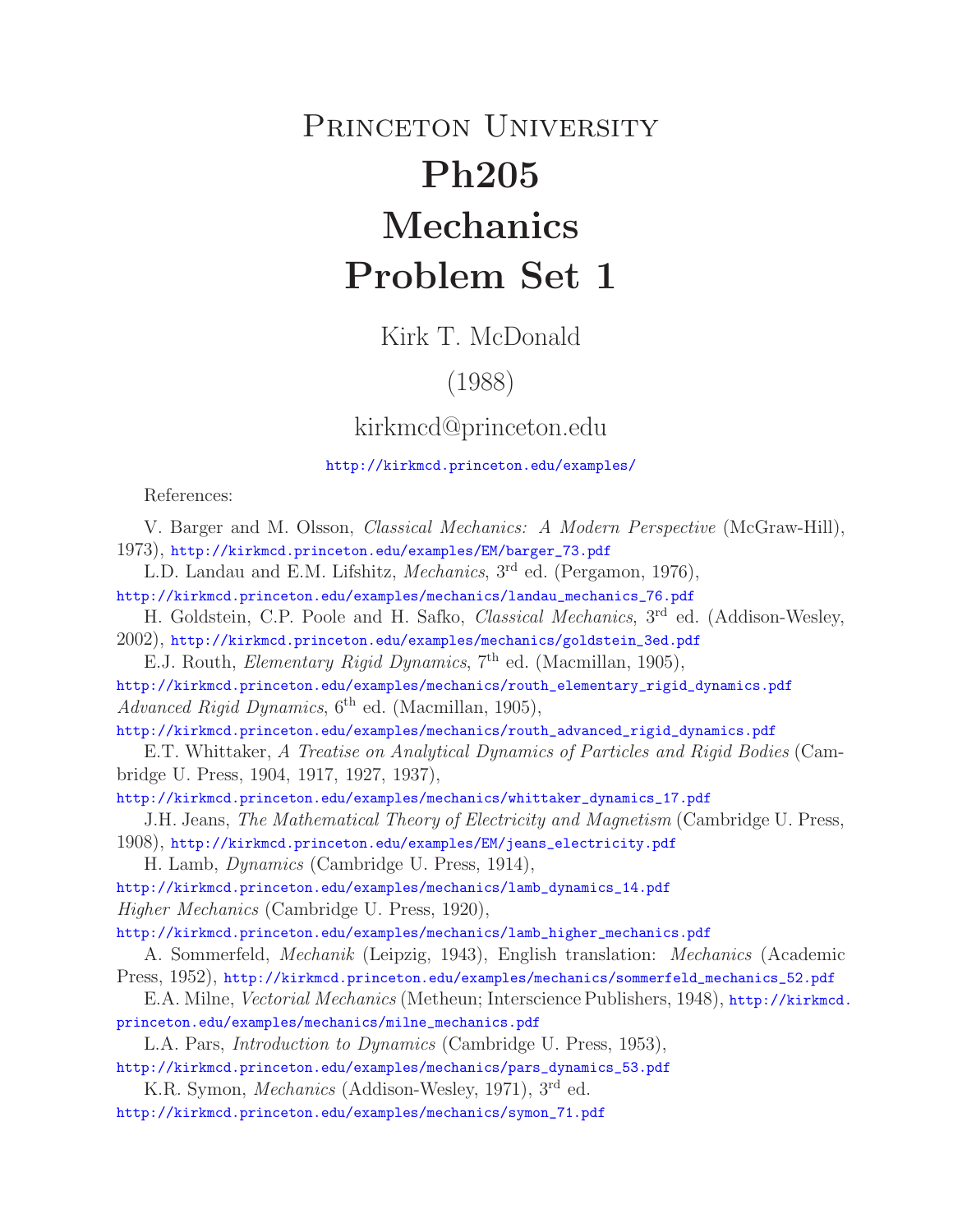1. A cone of half angle  $\beta$  rolls without slipping on a horizontal plane. The angular velocity about an axis perpendicular to the plane and through the point of the cone is  $\Omega$ . What is the angular velocity  $\omega$  of the cone about its instantaneous axis of rotation (which passes through the point of the cone? Where is the instantaneous axis?

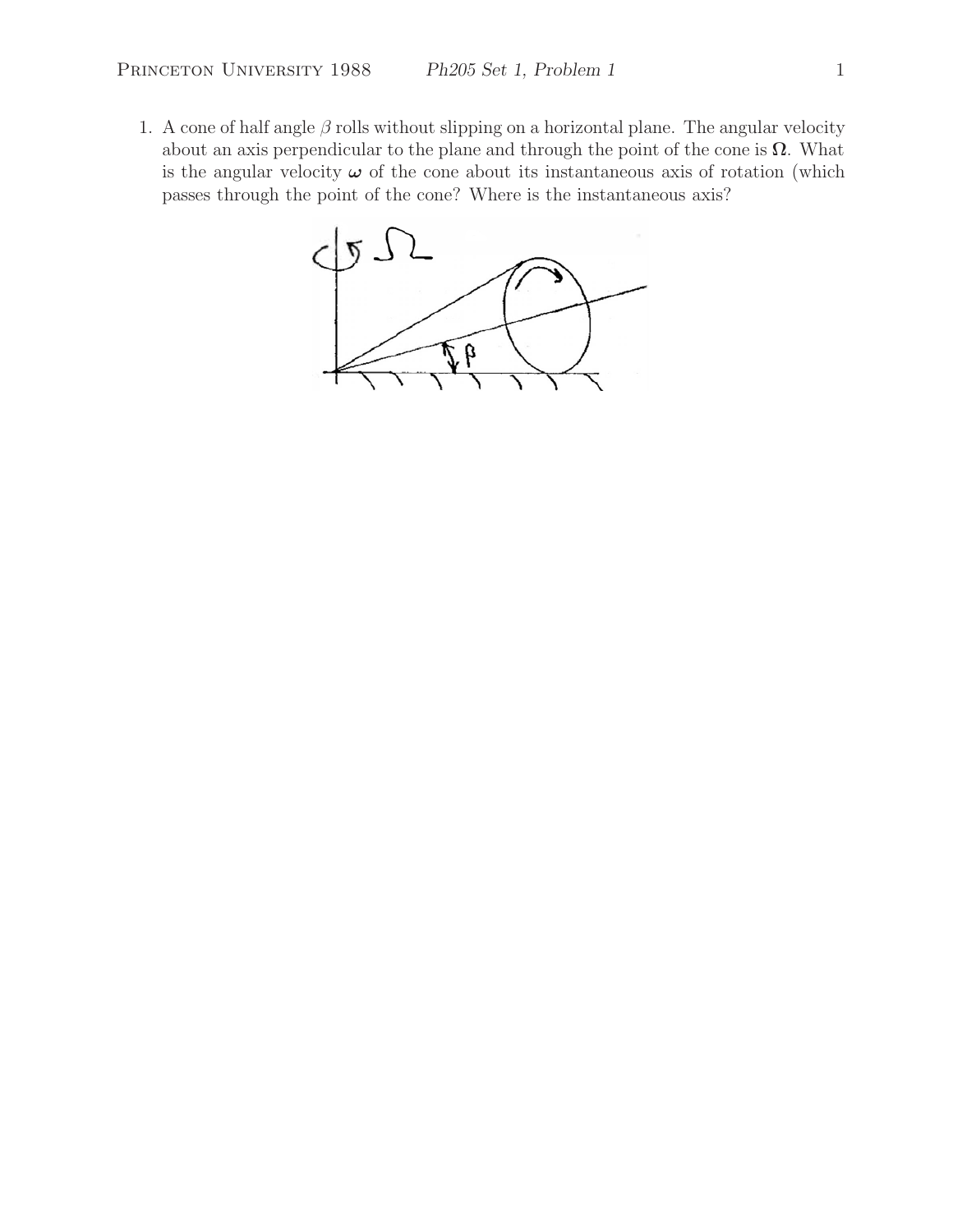2. *Variant of prob. 2, p. 28 of Barger and Olsson.* What is the maximum deceleration of a car, traveling on the Earth's surface, such that all four of its wheels stay in contact with the ground and roll without slipping?

The car has total mass  $M$ . The center of mass of the car is at height  $h$  above the road, and is at horizontal distances  $d_F$  and  $d_R$  from vertical axes through the front and rear wheels, respectively (and between them). These wheels have masses  $m_F$  and  $m_R$ , radii  $r_F$  and  $r_R$ , and moments of inertia  $I_F = k_F m_F r_F^2$  and  $I_R = k_R m_R r_R^2$ . The coefficients of static friction of the wheels and the road are  $\mu_F$  and  $\mu_R$ .

A related problem about maximal acceleration is at http://kirkmcd.princeton.edu/examples/rocketcar.pdf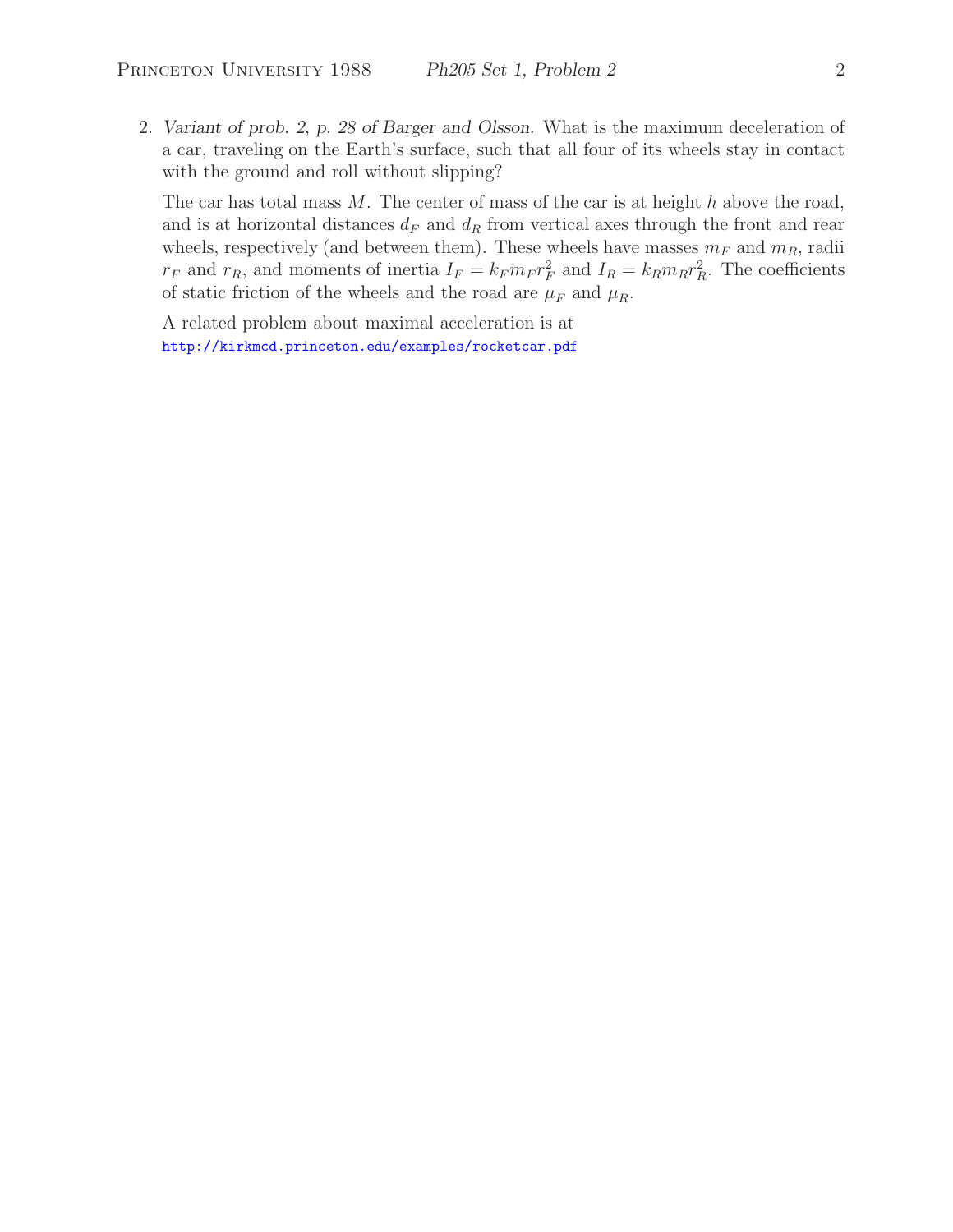3. A mass  $m$  is attached at one end of a massless rigid rod of length  $l$ , and the rod is supported at its other end by a frictionless pivot, as shown below. The rod is released from rest at angle  $\alpha_0 < \pi/2$  to the vertical. At what angle  $\alpha$  does the force in the rod change from compression to tension?

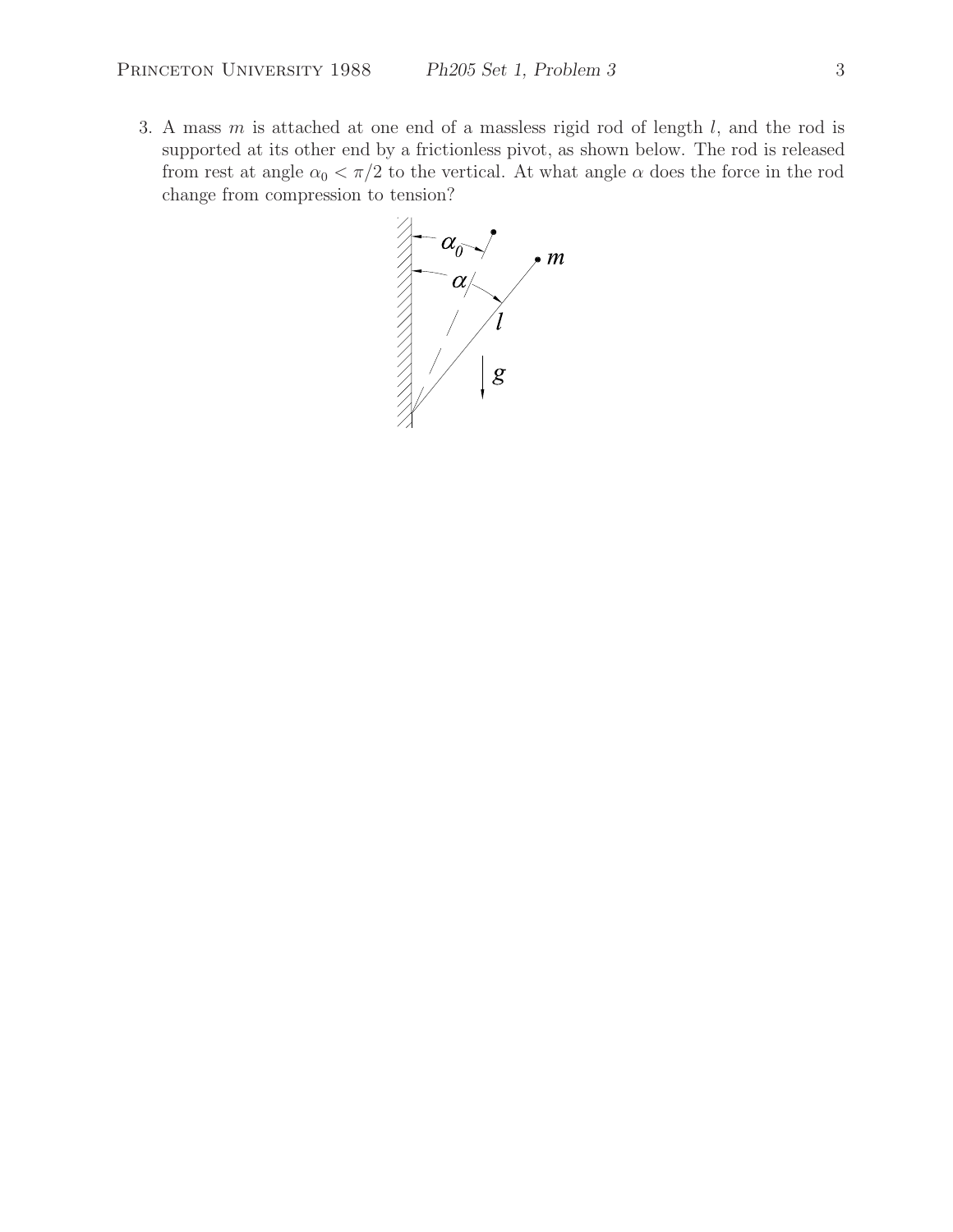- 4. (a) A perfectly flexible cable has length L. Initially, length  $l_0$  of the cable hangs at rest over the edge of the a table, and the rest of the cable is along a line perpendicular to the edge of the table. Neglecting friction, and assuming that the part of the cable not on the table is vertical, what is the length  $l$  hanging over the edge after time t since the release of the cable?
	- (b) Suppose the cable is bunched up near the edge of the table, again with length  $l_0$ hanging of the edge initially. As the cable falls, to a good approximation only part hanging over the edge is in motion, again assuming that part to be vertical. Find the velocity of that part of the cable as a function of time. Verify that mechanical energy,  $KE + PE$ , is not conserved. Where has the "missing energy" gone?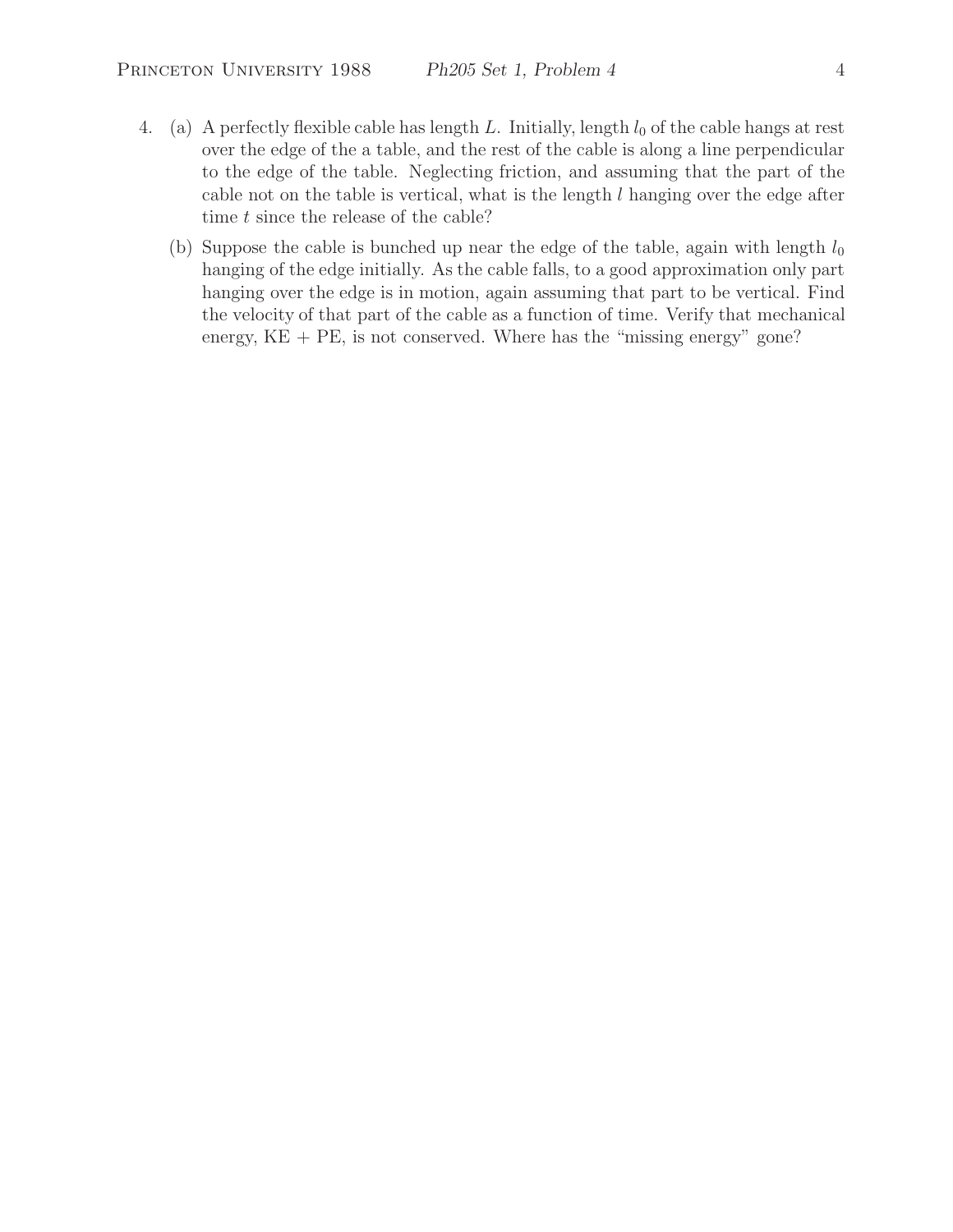5. A spring with spring constant  $k$  has mass  $m$ . A block of mass  $M$  is attached to one end of the spring, and its other end is fixed. What is the period of oscillation, ignoring friction?

Hint: Consider the energy.

Later in the course we will consider waves on a massive spring, and find that the simple *result of this problem is an excellent approximation to the lowest-frequency mode. See Prob. 8 of* http://kirkmcd.princeton.edu/examples/ph205set11.pdf.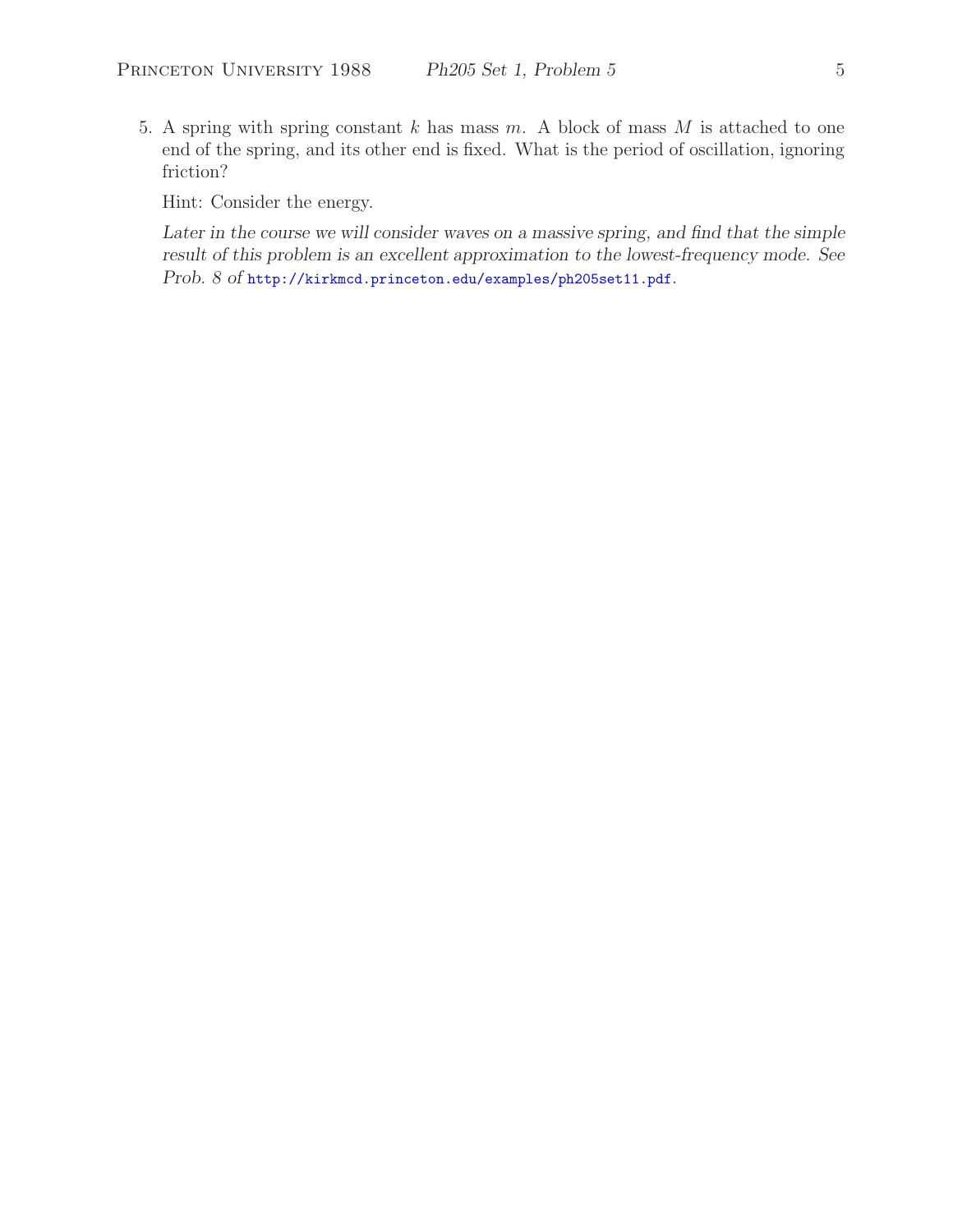6. A thin, uniform rod of mass  $M$  is suspended from above by two vertical strings, as sketched below, such that the rod makes angle  $\theta$  to the vertical. What is the tension in the longer string before, and immediately after, the shorter string is cut?

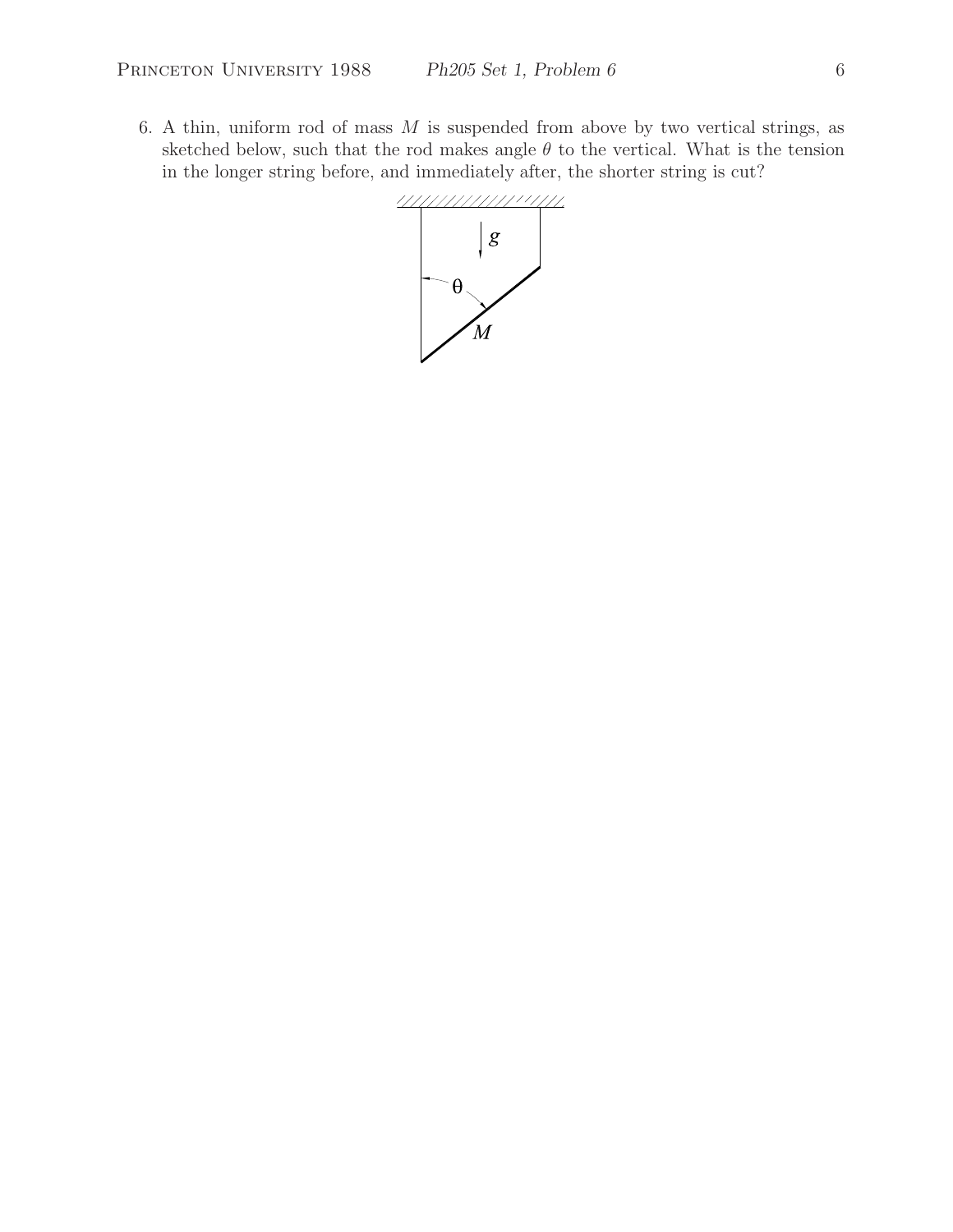- 7. A sphere of cross sectional area A moves through air with speed v. Suppose that the air has density  $\rho$ , and that all air molecules have the same mass and the same speed s. Assume that all collisions between air molecules and the sphere are completely inelastic, but the resulting change in the mass of the sphere is negligible.
	- (a) If  $s \ll v$ , show that the drag force on the sphere is  $F_{\text{drag}} = \rho A v^2$ .
	- (b) If  $s \gg v$ , show that  $F_{\text{drag}} \approx \rho A v s$ . As a simplification, suppose 1/2 of the molecules move in the same direction as the sphere, and the other 1/2 move towards it, head on.
	- (c) Repeat parts (a) and (b) for arbitrary s, supposing that the molecular directions are isotropic in the lab frame. Show that for  $s \leq v$ ,  $F_{drag} = \rho A(v^2 + 4s^2/3$  $s^4/15v^2$ , and that for  $s \ge v$ ,  $F_{\text{drag}} = \rho A(4vs/3 + 4v^3/15s)$ .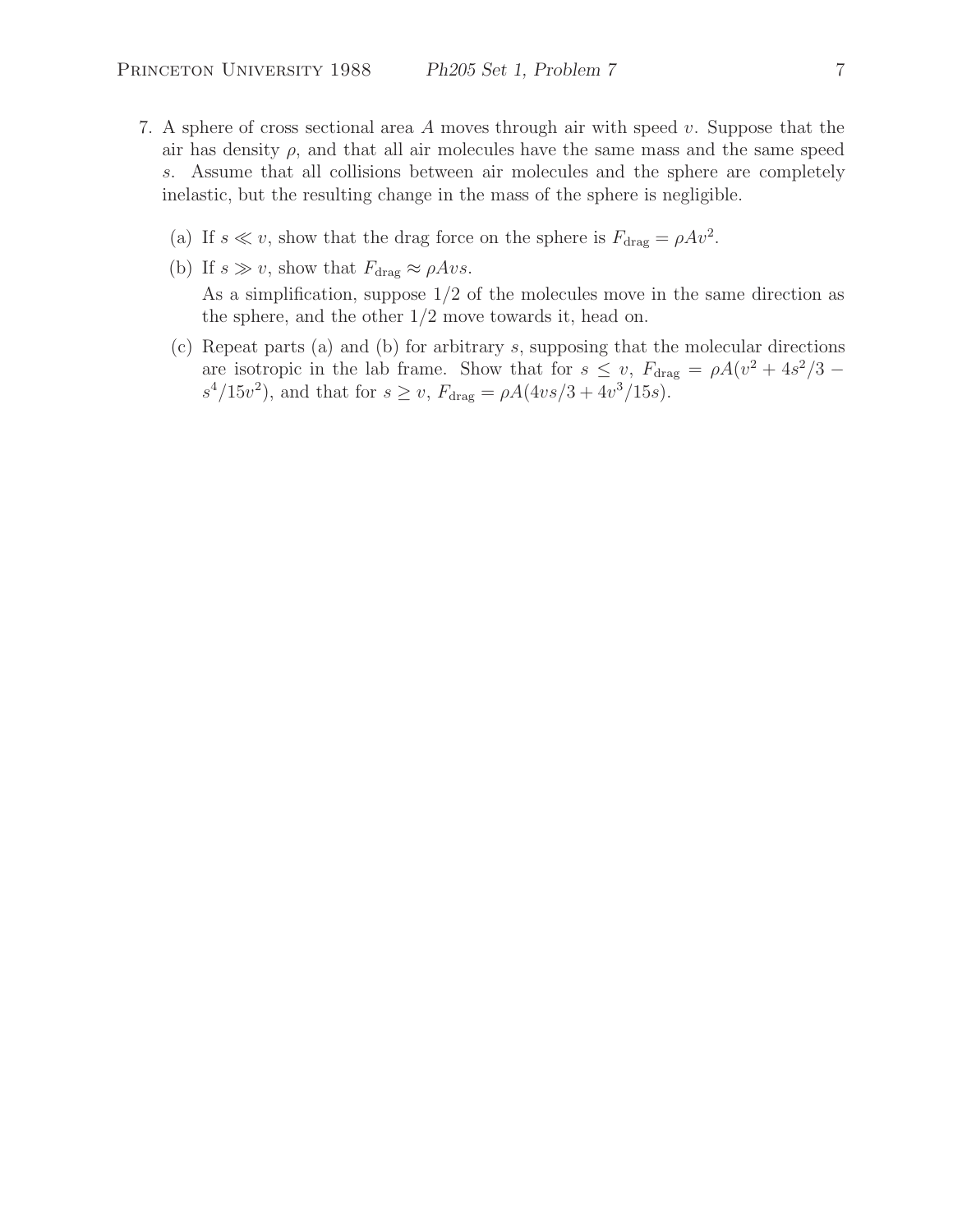- 8. A spherical raindrop falls vertically due to gravity  $(q = constant \text{ here})$ , but experiences a drag force  $\mathbf{F} = -k r^2 \mathbf{v}$ , where r is the radius of the drop and **v** is its velocity.
	- (a) If the radius r is time independent, find the velocity  $v(t)$  supposing  $v(0) = 0$ . How does v behave for small time? That is, if  $v(t) \approx gt(1-\epsilon)$ , what is  $\epsilon$ ? What is the terminal velocity of the drop (at large times)?
	- (b) Suppose at time  $t = 0$  the drop has radius  $r_0$  and (vertical) velocity  $v_0$ . It then enters a cloud and gains mass according to  $dm/dt = \alpha r^2 \propto$  surface area, while the density  $\rho$  of the drop remains constant. Then, what is  $v(t)$ ? As a special case, show that as  $r_0 \rightarrow 0$  and  $v_0 \rightarrow 0$ , then,

$$
v \to \frac{gt}{4 + 3k/\alpha} < \frac{gt}{4} \,. \tag{1}
$$

*In reality, the bottom of a falling raindrop is flattened by the air drag force. See, J.E. McDonald, The Shape of Falling Raindrops, Sci. Am.* **190***(2), 64 (1954), (http: // kirkmcd.princeton.edu/examples/ fluids/mcdonald\_sa\_ 190\_ 2\_ 64\_54.pdf*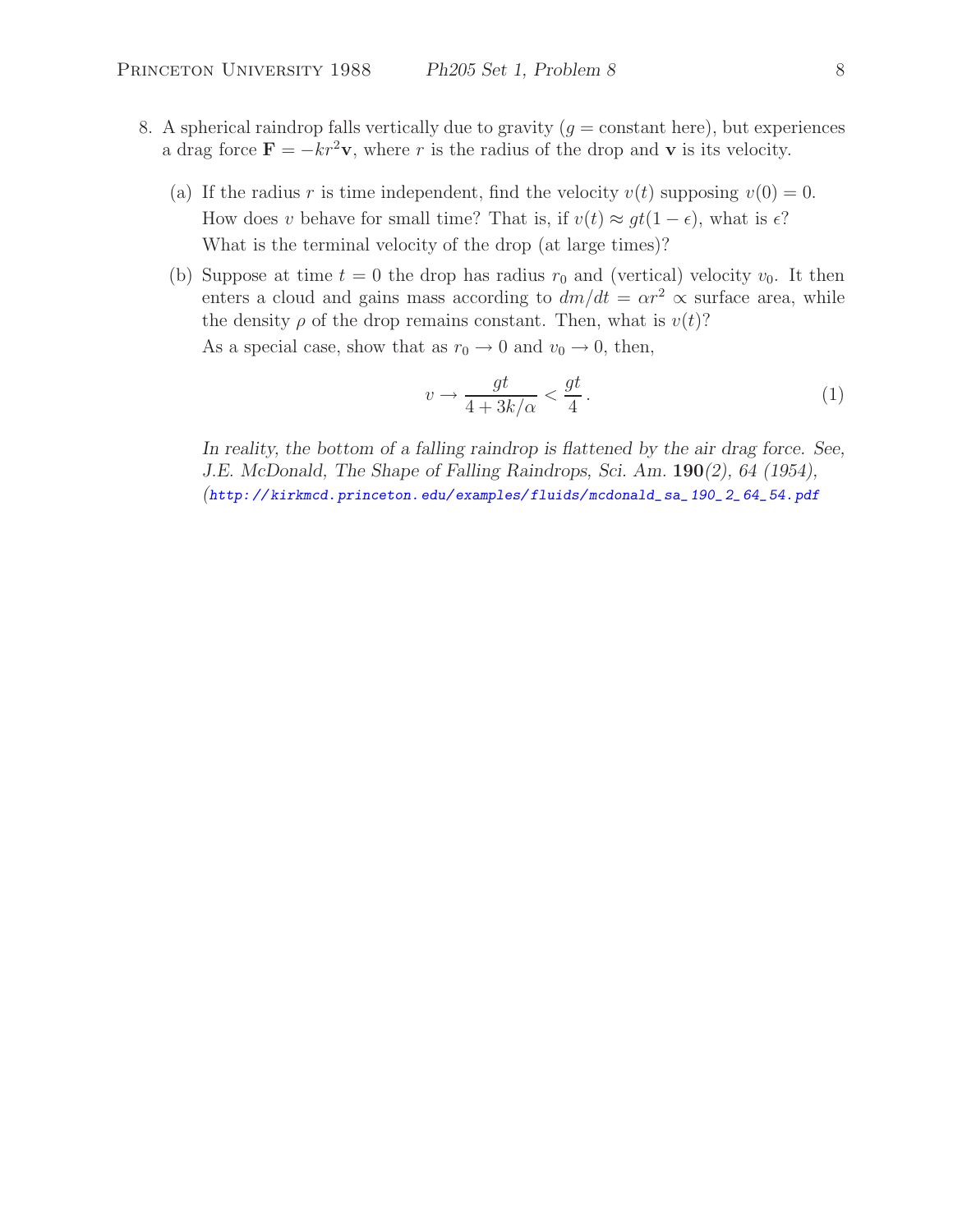#### 9. **Greek-Temple Seismograph**

Following a major earthquake near Naples in 1857, R. Mallet suggested that a measure of the horizontal velocity of the ground during an earthquake could be deduced from the maximum height of cylindrical columns that remained standing.<sup>1</sup>

Deduce the minimum horizontal velocity  $v$  needed to overturn a solid, vertical, cylindrical column whose diagonal has length 2l and makes angle  $\theta$  to the vertical, assuming that a point on the base remains fixed with respect to the moving ground, as sketched below.



If the cylinder is too squat (large  $\theta$ ), it can lose contact with the ground during its motion. Supposing that the velocity  $v$  is the minimum value found above, deduce a condition on the angle  $\theta$  such that the cylinder always remains in contact with the ground as it falls over.

*This problem is taken from secs. 174-175 of E.J. Routh,* The Elementary Part of a Treatise on the Dynamics of a System of Rigid Bodies*, 7*th *ed. (Macmillan, 1905),* http://kirkmcd.princeton.edu/examples/mechanics/routh\_elementary\_rigid\_dynamics.pdf

<sup>1</sup>R. Mallet, *The First Principles of Observational Seismology* (Chapman and Hall, 1862), Vol. 1, Chap. 16, http://kirkmcd.princeton.edu/examples/mechanics/mallet\_chap16.pdf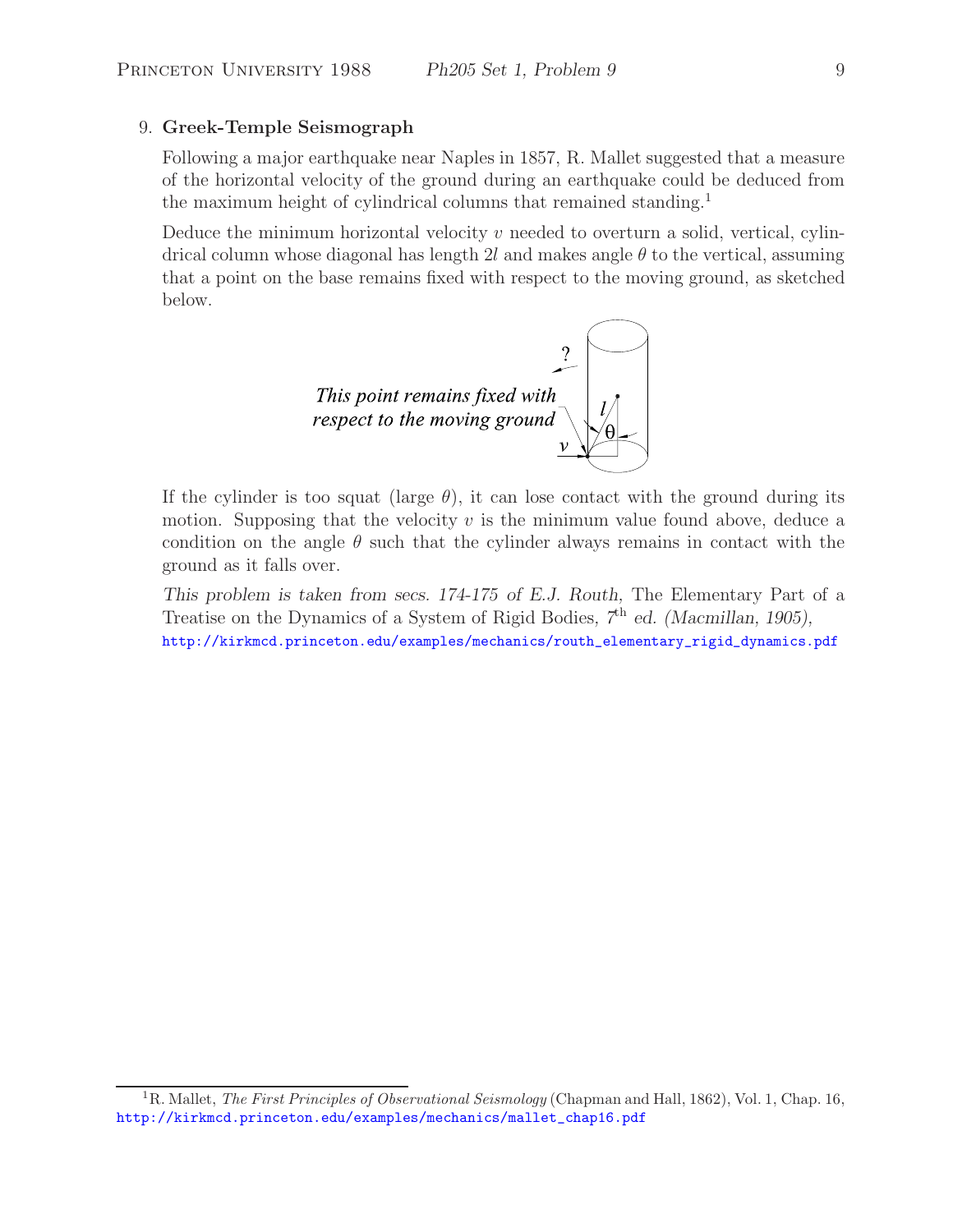#### 10. **Unbalanced Tire**

Suppose a tire is "balanced" except for two masses  $m$  each at distance  $r$  from the geometric center of the tire along a line which makes angle  $90° - \theta$  to the axle.



A gas-station attendant using an (obsolete) static balance would claim that this tire is balanced.

In this problem, ignore all other mass of the tire except the 2m. Suppose the tire is not rolling, but is in a special setup (the "balancing" apparatus) with the axle vertical and the center of mass fixed. The tire rotates about the vertical  $(z)$  axis with constant angular velocity  $\omega$ , which is large enough that you may ignore effects of gravity.

- (a) What is the angular momentum  $\mathbf{L} = \sum_i \mathbf{r}_i \times \mathbf{p}_i$ , and the torque  $\boldsymbol{\tau} = d\mathbf{L}/dt$ ?
- (b) Suppose the axle is supported by two bearings, each at distance d from the center of mass, along the axle. What is the (vector) force exerted by each bearing (ignoring gravity)?
- (c) Suppose that at some moment the tire broke free from the bearings (but its center of mass remains fixed, ignoring gravity). Describe the subsequent motion of the tire. What is its period?
- (d) Suppose instead that the wheel bolts were loose so that angle  $\theta$  could vary, but the tire is still forced to rotate about the vertical axis with constant angular velocity ω. Show that the tire oscillates (wobbles) about  $θ = 0$ .

What is the angular frequency  $\Omega$  of oscillation, supposing that  $\theta$  is small?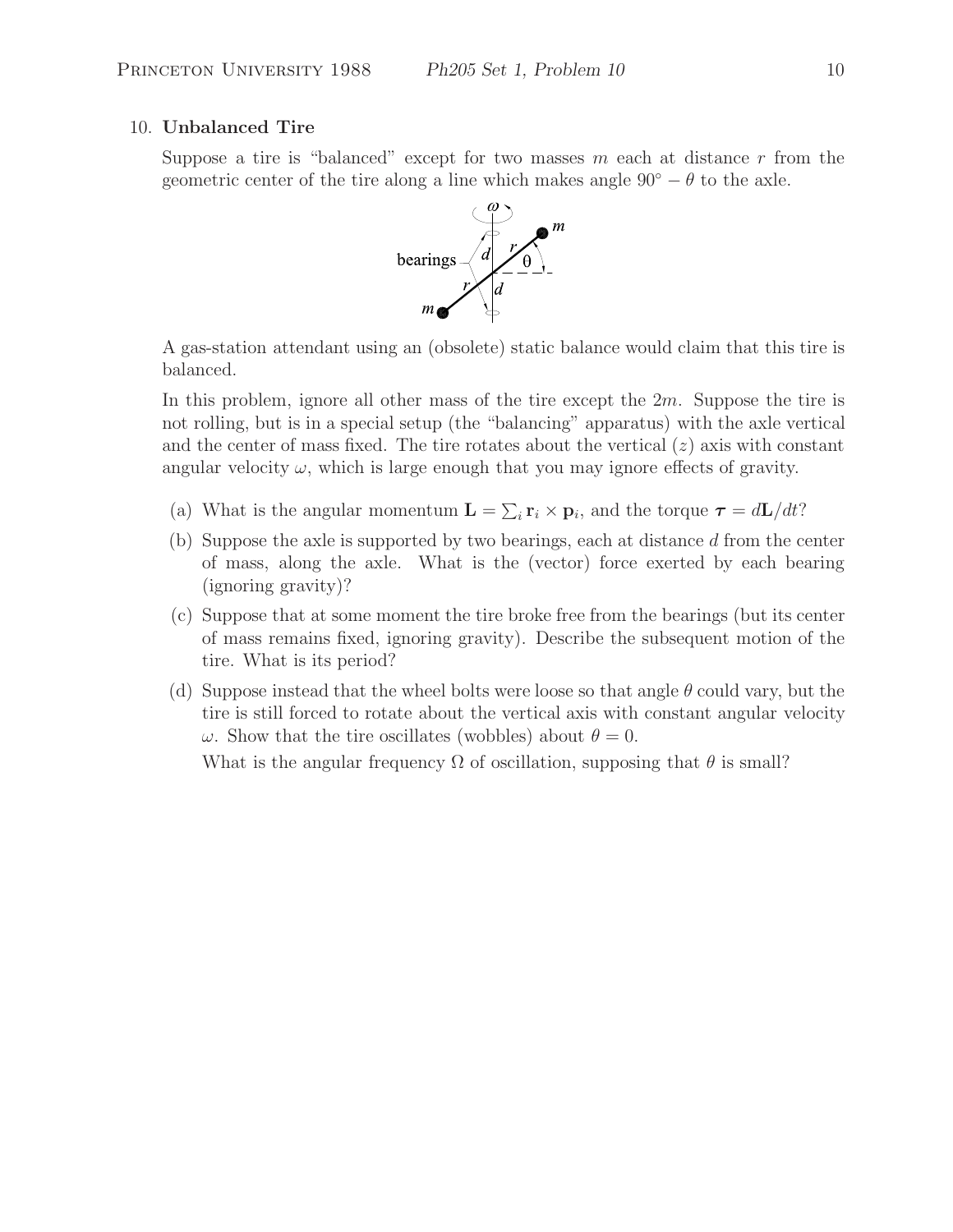#### **Solutions**

1. The instantaneous axis is the line of contact of the cone with the plane (just as the instantaneous axis of a wheel that rolls without slipping on a plane is the point/line of contact of the wheel with the plane).



The velocity of a point on the axis of the cone at distance  $r$  from its tip is into the page, with

$$
v = \omega r \sin \beta = \Omega r \cos \beta, \qquad \omega = \Omega \cot \beta. \tag{2}
$$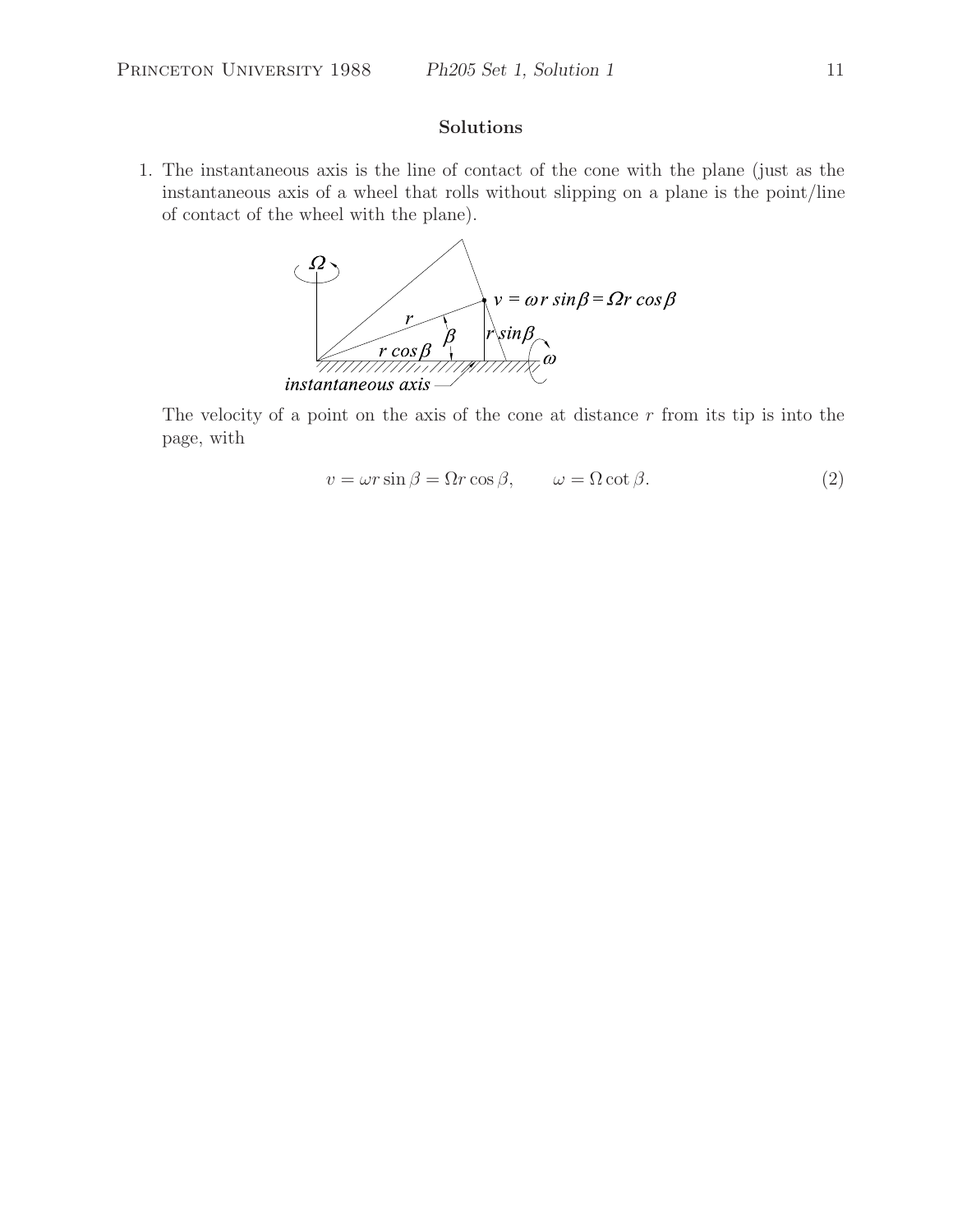2. The car moves in the  $+x$  direction. The vertical axis is in the  $+y$  direction.

The horizontal forces of static friction of the road on the wheels are  $\mathbf{F}_F = -F_F \hat{\mathbf{x}}$  and  $\mathbf{F}_R = -F_R \hat{\mathbf{x}}$ . The total horizontal force on the (four-wheeled) car is related to the deceleration a by,

$$
F_{\text{tot}} = 2F_F + 2F_R = Ma,\tag{3}
$$

The magnitudes of the frictional forces are bounded by,

$$
F_F \le \mu_F N_F, \qquad \text{and} \qquad F_R \le \mu_R N_R,\tag{4}
$$

where  $N_F$  and  $N_R$  are the (upward) normal forces on the front and rear wheels. Of course, the total upward normal force balances the downward force of gravity on the car,

$$
2N_F + 2N_R = Mg,\t\t(5)
$$

where  $g$  is the acceleration due to gravity at the Earth's surface, and all four wheels of the car are in contact with the road.

For four all wheels to stay in contact with the road, the total torque about its center of mass must be zero,  $2,3$ 

$$
\tau_{\rm cm} = 0 = 2N_F d_F - 2N_R d_R - 2(F_F + F_R)h,\tag{6}
$$

$$
N_F d_F - N_R d_R = \frac{Mah}{2},\qquad(7)
$$

using eq.  $(3)$ .

The normal forces are determined by eqs. (5) and (7),

$$
N_F = M \frac{d_R g + ah}{2(d_F + d_R)}, \quad \text{and} \quad N_R = M \frac{d_F g - ah}{2(d_F + d_R)}.
$$
 (8)

These must both be positive for the wheels to be in contact with the road, which implies a limit on the (positive) deceleration  $a$ ,

$$
a \le \frac{d_F}{h}g. \tag{9}
$$

We obtain another limit on  $a$  by combining eqs.(3), (4) and (8),

$$
a = \frac{F_F + F_R}{2M} \le \frac{ah(\mu_F - \mu_R) + g(\mu_F d_R + \mu_R d_F)}{4(d_F + d_R)},
$$
\n(10)

$$
a \le \frac{\mu_F d_R + \mu_R d_F}{4(d_F + d_R) + h(\mu_R - \mu_F)} g.
$$
\n(11)

<sup>2</sup>The center of mass of the car is accelerating, so we can make a torque analysis about the center of mass using only the forces  $F_i$  and  $N_i$ . However, if we are to make analyses about, say, either the point of contact of the front or rear wheel with the road, we must include torques associated with "coordinate forces".

For discussion of this issue, see http://kirkmcd.princeton.edu/examples/torque.pdf

 $3$ The brakes apply torques to the wheels via internal forces on the wheels. By Newton's third law, there exist equal and opposite forces and torques of the wheels on the brakes, so the total internal torque associated with the brakes is zero.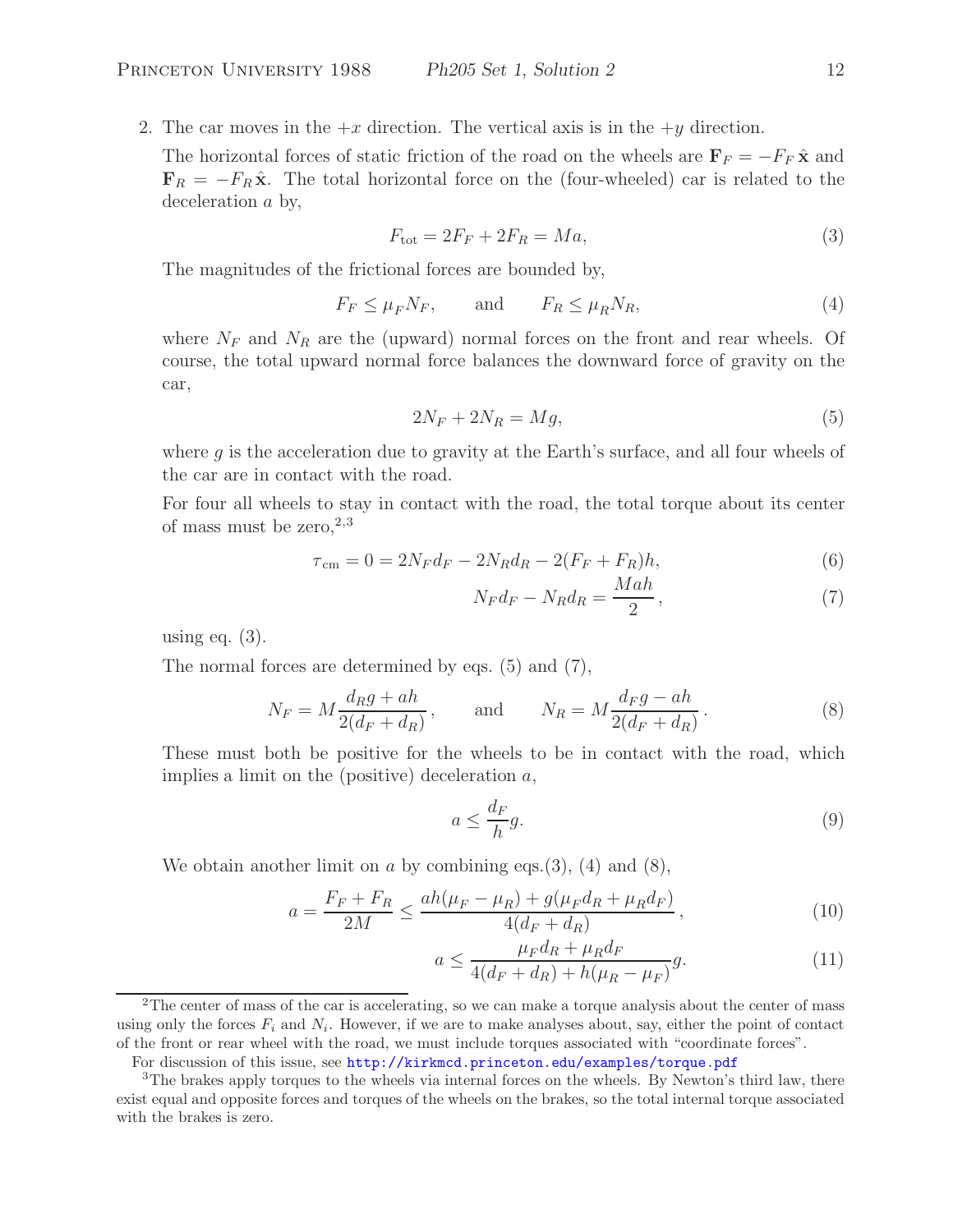If  $\mu_F = \mu_R = \mu$ , then,

$$
a \le \frac{\mu}{4}g. \tag{12}
$$

This limit is often stronger than that of eq. (9).

*If either of conditions (4) are not satisfied, wheels will skid.*

*According to eqs. (4) and (8), the maximal braking force without skidding can be larger on the front wheels that the rear, so cars are built with stronger braked on the front wheels. When the book of Barger and Olsson was written (1973), disc brakes were more expensive than (now larger obsolete) drum brakes, and often used only on front wheels. Nowadays, all wheels on most cars have disc brakes, with larger pads (stronger braking) on the front wheels.*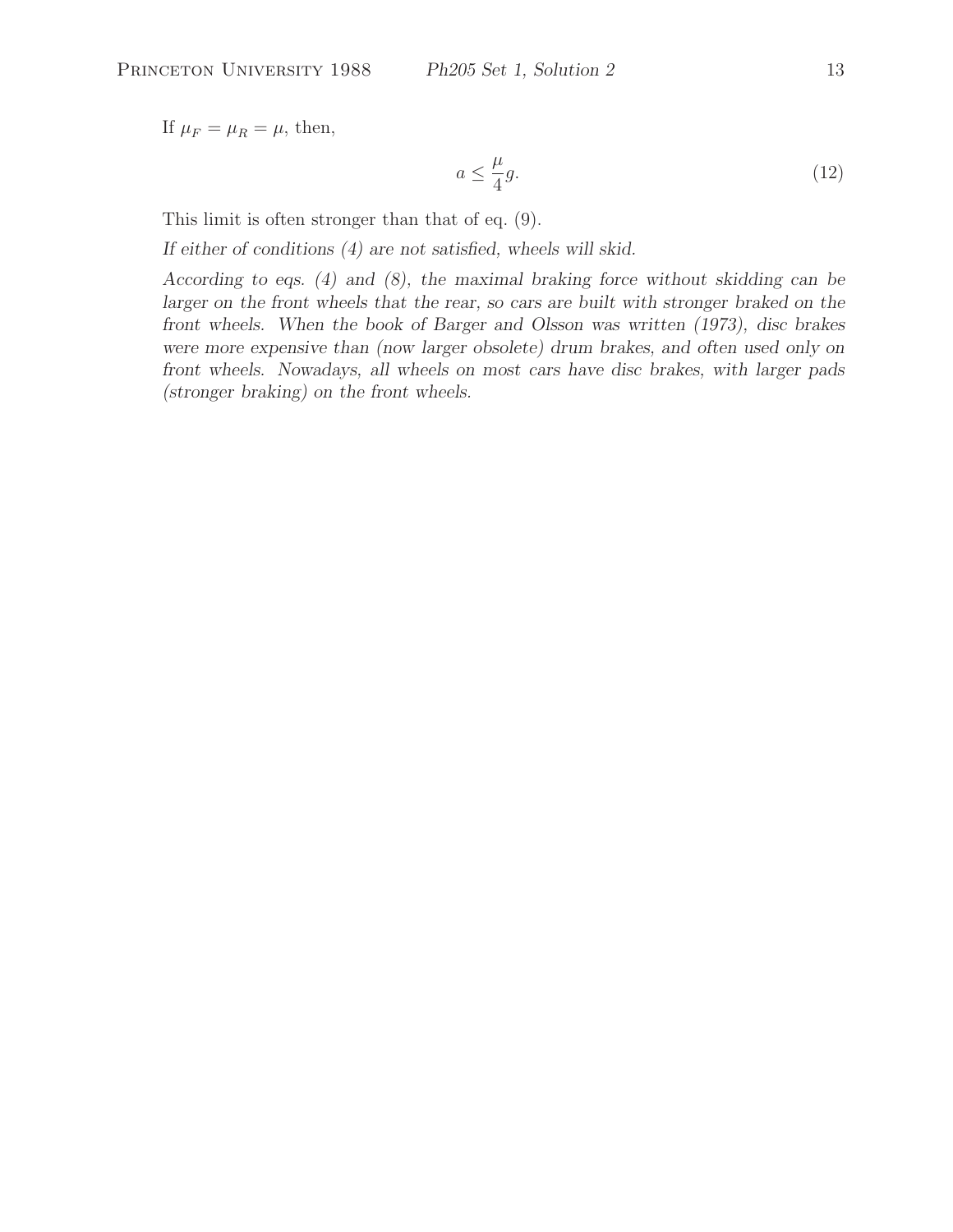3. When the force in the rod changes from compression to tension, it is momentarily zero. Then, the only force on mass m is m**g** due to gravity, and the motion is instantaneously uniform circular motion at velocity **v**.



The mass has fallen by vertical height,

$$
h = l(\cos \alpha_0 - \cos \alpha),\tag{13}
$$

so by conservation of energy,

$$
\frac{mv^2}{2} = mgh.
$$
\n(14)

For the uniform circular motion, the centripetal force is,

$$
mg\cos\alpha = \frac{mv^2}{l} = \frac{2mgh}{l} = 2mg(\cos\alpha_0 - \cos\alpha),\tag{15}
$$

and hence,

$$
\cos \alpha = \frac{2}{3} \cos \alpha_0. \tag{16}
$$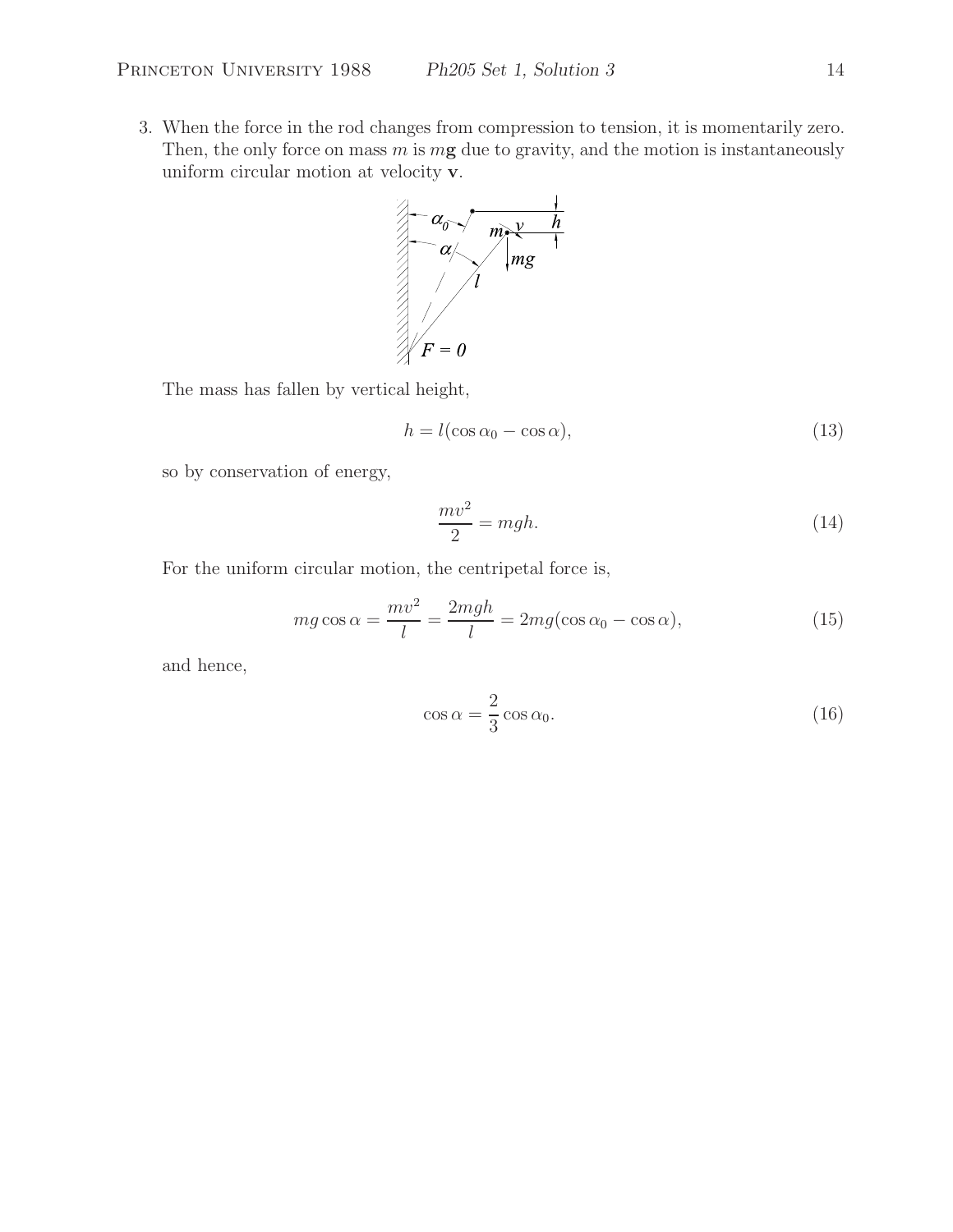$$
F = m\frac{l}{L}g = m\ddot{l},\tag{17}
$$

assuming the part of the cable on the table is along a line perpendicular to the edge of the table.

The solution has the form,

$$
l(t) = A e^{\sqrt{g/L}t} + B, e^{-\sqrt{g/L}t},
$$
\n(18)

with initial conditions,

$$
l(0) = l_0, \qquad \dot{l}(0) = 0. \tag{19}
$$

Hence,

$$
A + B = l_0,
$$
  $A - B = 0,$   $A = \frac{l_0}{2} = -B,$  (20)

and

$$
l(t) = l_0 \cosh\sqrt{\frac{g}{L}}t.
$$
\n(21)

(b) If instead the part of the cable on the table is bunched up so that it remains essentially at rest at all times, the equation of motion can be written as,

$$
F = \rho lg = \frac{d}{dt}(\rho vl) = \rho \frac{d(l\dot{l})}{dt} \qquad (l\dot{l})\frac{d(l\dot{l})}{dt} = l^2 \dot{l}g,\tag{22}
$$

where  $\rho = m/L$  and  $v = \dot{l}$  is the velocity of the part of the cable hanging over the edge of the table, assuming that part to be vertical at all times. This can be integrated to find,

$$
\frac{(l\dot{l})^2}{2} = \frac{(l^3 - l_0^3)g}{3}.
$$
\n(23)

The kinetic energy is

$$
KE = \frac{\rho l^2}{2} = \rho g \frac{l^3 - l_0^3}{3l^2} = \rho g \frac{l - l_0}{3} \left( 1 + \frac{l_0^2}{l^2} \right),\tag{24}
$$

while the potential energy, defined to be zero initially, is,

$$
PE = \rho g \frac{l_0 - l}{2}.
$$
\n(25)

Since  $KE + PE \neq 0$ , mechanical energy is not conserved.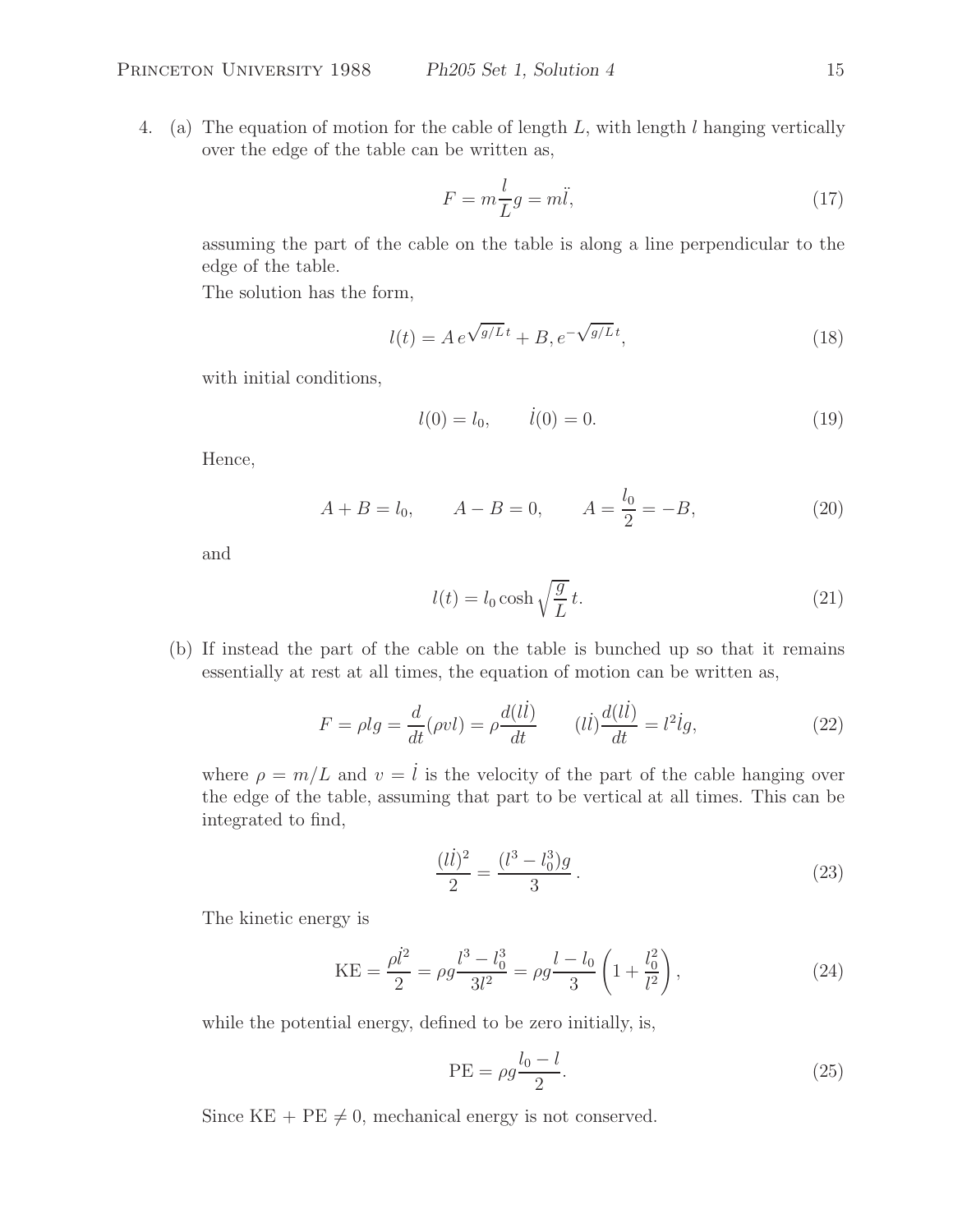In this problem, during each small time interval, a small portion of the chain is yanked from being at rest to being at velocity  $v$ , which implies a kind of inelastic collision has taken place.

If the initial length  $l_0$  of the chain over the edge of the table is very small, then the equation of motion is approximately,

$$
\dot{l}^2 \approx \frac{2gl}{3}, \qquad \frac{1}{\sqrt{l}} \frac{dl}{dt} \approx \sqrt{\frac{2g}{3}}, \tag{26}
$$

which integrates to,

$$
2\sqrt{l} \approx \sqrt{\frac{2g}{3}}t, \qquad l \approx \frac{gt^2}{6}, \qquad \ddot{l} \approx \frac{g}{3}
$$
 (27)

The kinetic energy of the chain is  $KE = \rho l \dot{l}^2/2$ , and its gravitational potential energy can be written as  $V = -\rho g l^2/2$ . If mechanical energy were conserved, we would have  $l\dot{l}^2 - gl^2 = -gl_0^2$ , and for small  $l_0$ ,  $l^2 \approx gl$ , *i.e.*.,  $\ddot{l} \approx g/2$ .

*This problem was first discussed by Cayley (1857),*

*http: // kirkmcd.princeton.edu/examples/mechanics/ cayley\_prsl\_ 8\_506\_57. pdf See also http: // kirkmcd. princeton. edu/ examples/ string. pdf*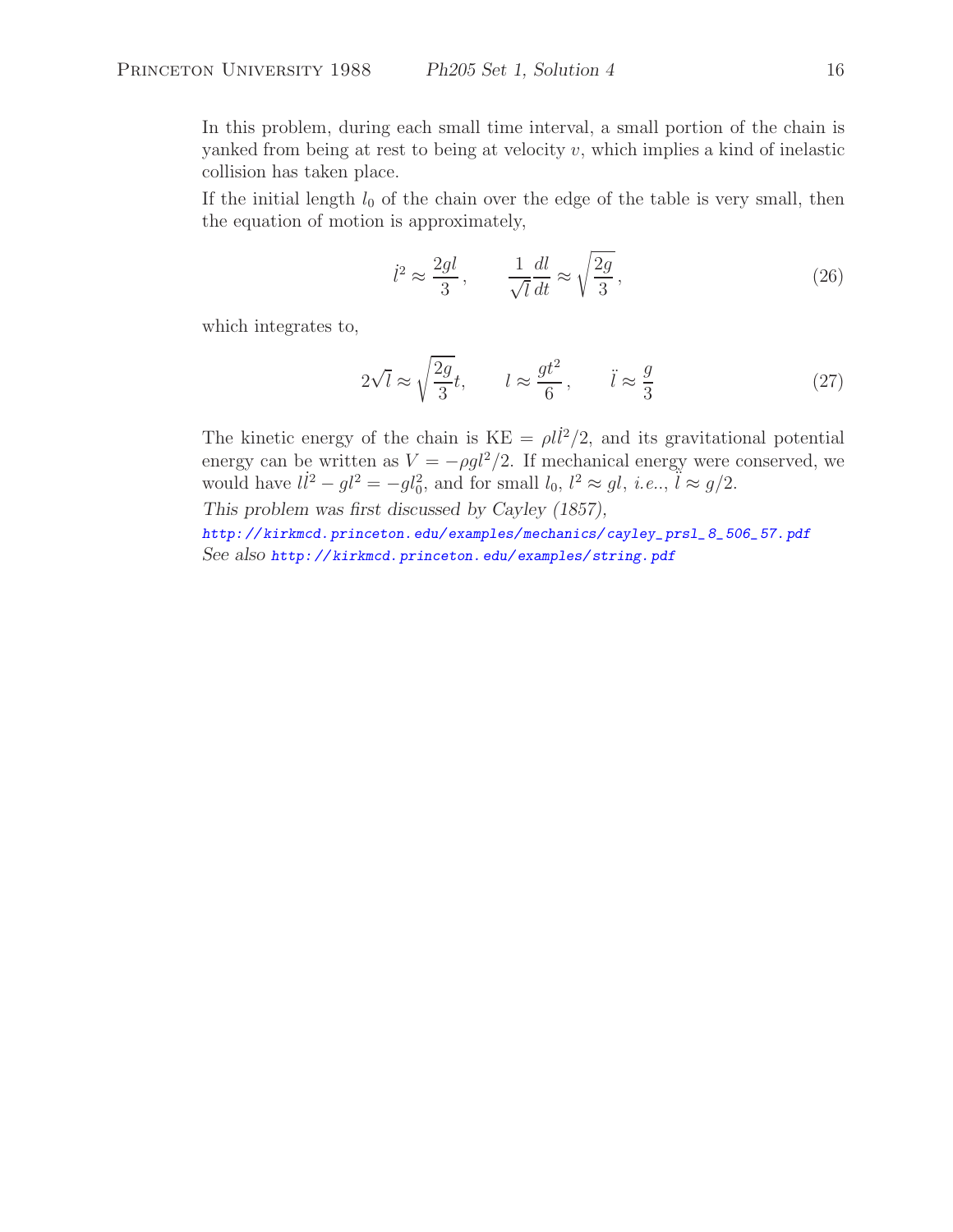5. We assume that the spring of mass m and rest length  $x_0$  stretched uniformly when the attached mass  $M$  is moved from  $x_0$  to  $x$ .

The potential energy of the stretched spring is then,

PE = 
$$
\frac{1}{2}k(x - x_0)^2
$$
, (28)

where  $k$  is the spring constant.

If mass  $M$  is let free from a stretched position of the spring and has velocity  $v$  when at position x, the kinetic energy of the system is,

$$
KE = \frac{1}{2}Mv^2 + \frac{1}{2}\int_0^{x_0} \frac{m}{x_0} dx' \left(\frac{x'}{x_0}v\right)^2 = \frac{1}{2}\left(M + \frac{m}{3}\right)v^2 \equiv \frac{1}{2}M'v^2.
$$
 (29)

If the spring were massless, the angular frequency of oscillation of mass  $M$  would be,

$$
\omega = \sqrt{\frac{k}{M}}.\tag{30}
$$

We make a small leap to infer that in case of a massive spring, the frequency of oscillation is,

$$
\omega = \sqrt{\frac{k}{M'}} = \sqrt{\frac{k}{M + m/3}}.
$$
\n(31)

If there were no attached mass  $M$ , we infer that the frequency of oscillation of the massive spring along would be,

$$
\omega = \sqrt{\frac{3k}{m}}.\tag{32}
$$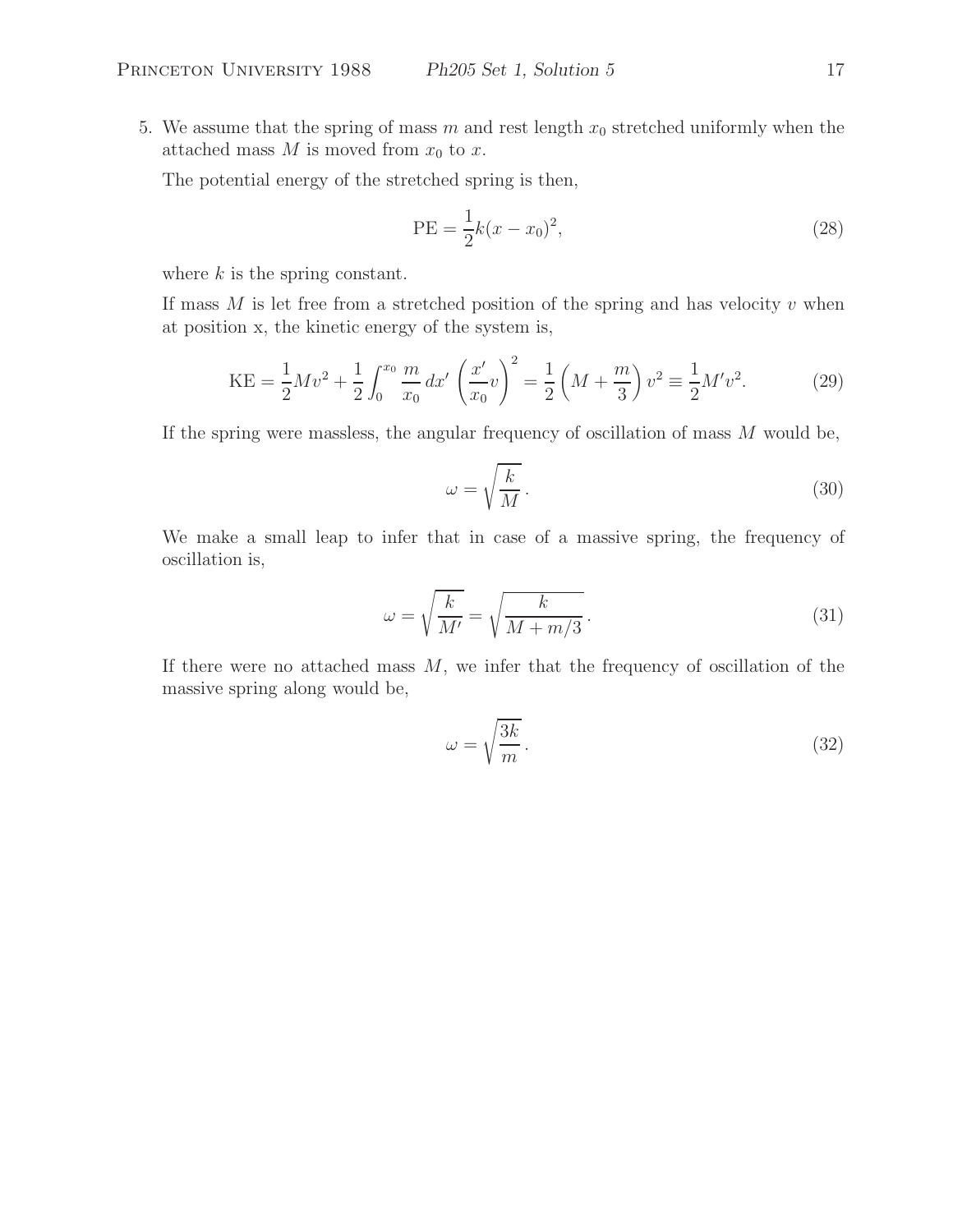6. When both strings are intact, the tension in each is the same,  $Mg/2$ , such that they carry the weight of the rod, and that the torque about its center of mass is zero.

Just after the shorter string is cut, the tension in the longer string is the unknown T, whose direction is still upwards. Then, the total force on the rod is  $Mg - T$ , also vertical, so the acceleration of the center of mass of the rod is vertical, with magnitude,

$$
a = g - \frac{T}{M} \,. \tag{33}
$$

The initial angular acceleration of the rod about its lowest point is,

$$
\alpha = \frac{a}{(l/2)\sin\theta},\tag{34}
$$

where  $l$  is the length of the rod. This is also the initial angular acceleration of the rod about its center of mass.



The torque equation for this angular acceleration is,<sup>4</sup>

$$
\tau = T\frac{l}{2}\sin\theta = I_{\rm cm}\alpha = \frac{Ml^2}{12}\frac{g - T/M}{(l/2)\sin\theta},\qquad(36)
$$

recalling that the moment of inertia of the rod about its center of mass is  $I_{cm} = Ml^2/12$ , and hence,

$$
3T\sin^2\theta = Mg - T, \qquad T = \frac{Mg}{1 + 3\sin^2\theta}.
$$
\n(37)

If the rod was initially horizontal,  $\theta = \pi/2$ , the tension in one string just after cutting other is  $Mg/4$ , while if the rod was initially vertical,  $\theta = 0$  or  $\pi$ , the tension in the longer string just after cutting the shorter one is  $Mg$ .

$$
\tau = Mg \frac{l}{2} \sin \theta = I\alpha = \frac{Ml^2}{3} \frac{g - T/M}{(l/2)\sin\theta}, \qquad \frac{3}{4} Mg \sin^2 \theta = Mg - T, \qquad T = Mg \left(1 - \frac{3}{4}\sin^2 \theta\right). \tag{35}
$$

This happens to agree with eq. (37) for  $\theta = 0$ ,  $\pi/2$  and  $\pi$ , but not in general.

<sup>&</sup>lt;sup>4</sup>As the center of mass of the system is accelerating, it is prudent to make the torque analysis about the center of mass to avoid consideration of possible "fictitious" forces associated with accelerated coordinate systems.

For example, the lowest point on the rod (where the longer string is attached) is still at rest immediately after the other string is cut, so it is tempting to make an analysis about this point as well. Recalling that the moment of inertia of a rod about either end is  $I = ml^2/3$ , we would then find (ignoring any "fictitious" torques),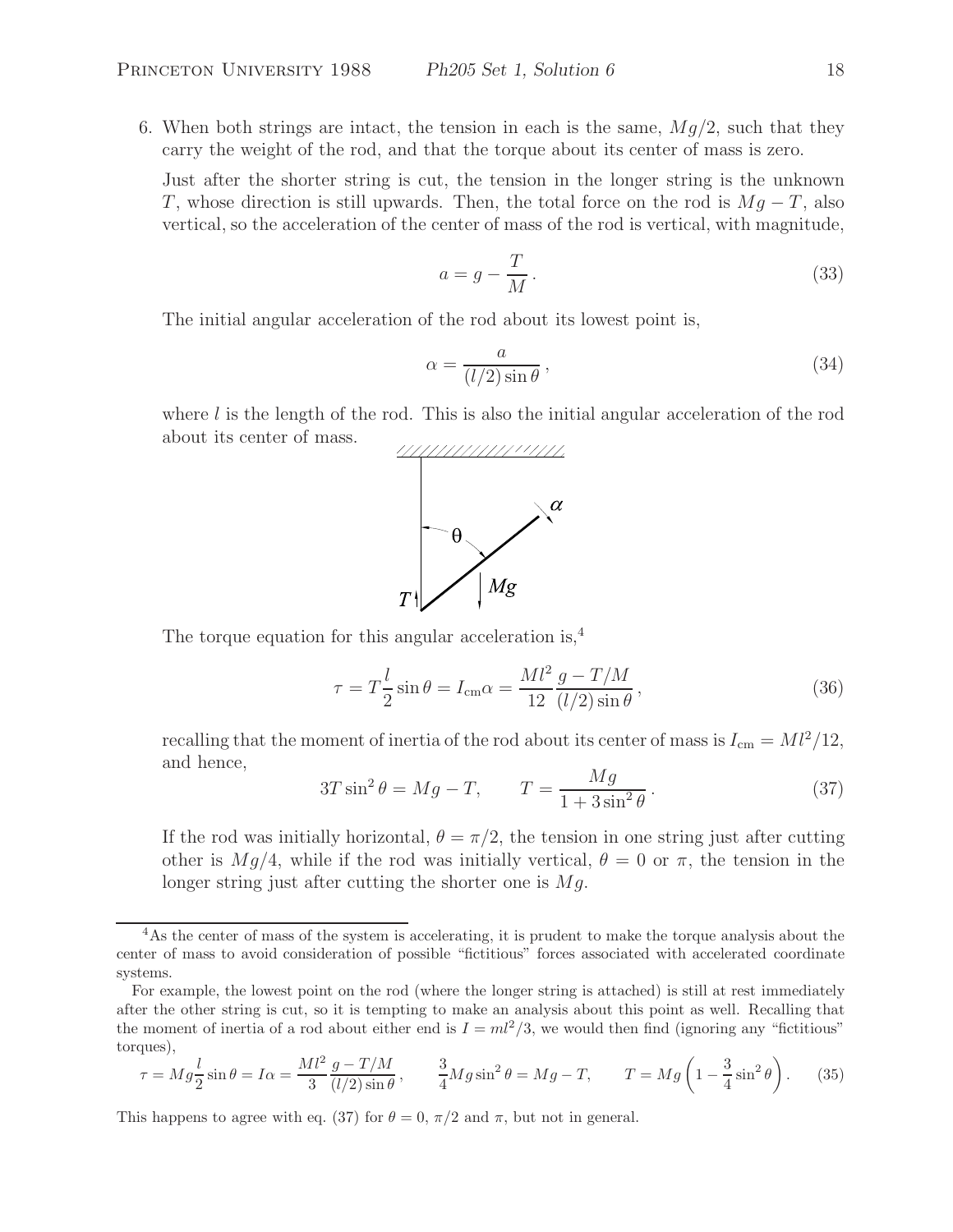7. (a) If the velocity v of the sphere is large compared to the velocity a of the air molecules, the latter can be regarded as at rest.

In time  $\Delta t$  the sphere, of cross sectional area A, sweeps through volume  $\Delta V =$  $Av\Delta t$ , and accumulates mass  $\Delta m = \rho \Delta V = \rho Av\Delta t$ , supposing the collisions with the air molecules were completely inelastic, and  $\rho$  is the mass density of air.

The molecules that stuck to the moving sphere took on momentum  $\Delta P = \Delta mv =$  $\rho A v^2 \Delta t$ , so the reaction/drag force on the moving sphere would be

$$
F_{\text{drag}} = \frac{\Delta P}{\Delta t} = \rho A v^2. \tag{38}
$$

(b) If the speed s of the molecules is large compared to v of the moving sphere, and half the molecules move towards the sphere, during time  $\Delta t$  the mass of molecules swept up by the front rear of the sphere is  $\Delta m_{\text{front}} = \rho A(v+s) \Delta t/2$ , while the mass of molecules that overtake the rear of the sphere is  $\Delta m_{\text{front}} = \rho A(s-v) \Delta t/2$ . The change in velocity of the molecules that stuck to the front of the sphere is from  $-s$  to v, so  $\Delta v = v - (-s) = v + s$ , and the change in momentum of these molecules is  $\Delta P_{\text{front}} = \rho A(v+s)^2 \Delta t/2$ .

The change in velocity of the molecules that stuck to the rear of the sphere is from s to v, so  $\Delta v = v - s$ , and the change in momentum of these molecules is  $\Delta P_{\text{rear}} = -\rho A (s - v)^2 \Delta t / 2.$ 

The total change in momentum is  $\Delta P = 2\rho A v s \Delta t$ , so the corresponding drag force on the moving sphere is,

$$
F_{\text{drag}} = \frac{\Delta P}{\Delta t} = 2\rho A vs. \tag{39}
$$

(c) We now suppose that the air molecules all have the same speed s and their directions are isotropic.

In our analysis we first suppose all the molecules has a single velocity **s**, and later average of the direction of **s**.

To compute the number of these molecules that stick to the moving sphere during time  $\Delta t$ , we go to a frame in which the sphere is at rest, and the velocity of the molecules is  $\mathbf{s} - \mathbf{v}$ . The mass density of the molecules in this frame is still  $\rho$ (supposing that both  $v$  and  $s$  are small compared to the speed of light, so that we can neglect effects of special relativity). So, the mass density swept up in time  $\Delta t$  is,

$$
\Delta m = \rho A \left| \mathbf{s} - \mathbf{v} \right| \Delta t = \rho A \sqrt{v^2 + s^2 + 2vs \cos \theta} \Delta t,\tag{40}
$$

where the direction of the approaching molecules makes angle  $\theta$  to **v**.

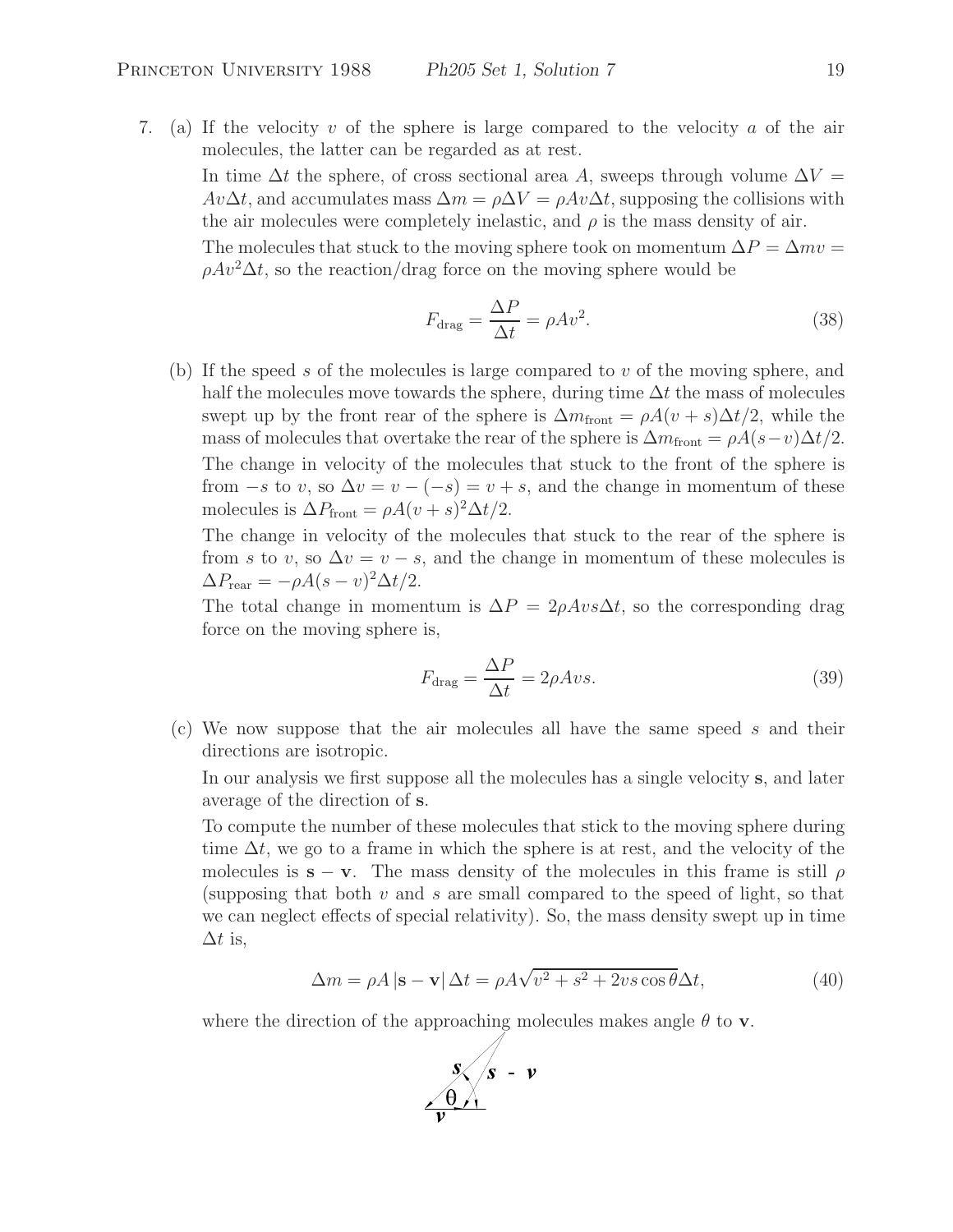After averaging over directions, the drag force will be in the direction of **v**, so we are interested in the change of momentum (in the lab frame) of the stuck molecules in that direction, namely,

$$
\Delta P_v = \Delta m(v - (-s \cos \theta)) = \Delta m(v + s \cos \theta)
$$
  
=  $\rho A(v + s \cos \theta) \sqrt{v^2 + s^2 + 2vs \cos \theta} \Delta t.$  (41)

To find the drag force, we average the momentum change (41) over  $\theta$  and divide by  $\Delta t$ . For isotropic directions of the molecules their numbers vary with  $\theta$  as  $(1/2)d\cos\theta$ , so the drag force is,

$$
F_{\text{drag}} = \int_{-1}^{1} \frac{d \cos \theta}{2} \rho A(v + s \cos \theta) \sqrt{v^2 + s^2 + 2vs \cos \theta}
$$

$$
= \frac{\rho A}{2} \left[ \frac{(v^2 + s^2 + 2vs \cos \theta)^{3/2}}{3s} + \frac{2s}{4v^2 s^2} \left( \frac{(v^2 + s^2 + 2vs \cos \theta)^{5/2}}{5} - \frac{(v^2 + s^2)(v^2 + s^2 + 2vs \cos \theta)^{3/2}}{3} \right) \right]_{-1}^{1}, \quad (42)
$$

using Dwight 193.01 and 193.11, http://kirkmcd.princeton.edu/examples/EM/dwight\_57.pdf. To go further, we must consider the cases  $s>v$  and  $s < v$  separately. After some algebra, we find,

$$
F_{\rm drag} = \frac{4\rho A v s}{3} + \frac{4\rho A v^3}{15s} \qquad (s > v),
$$
 (43)

$$
= \rho A v^2 + \frac{2\rho A s^2}{3} - \frac{\rho A s^4}{15v^2} \qquad (s < v)
$$
\n(44)

If  $v = s$ , both eq. (43) and (44) yield  $F_{\text{drag}} = 4\rho A v^2 / 15$ .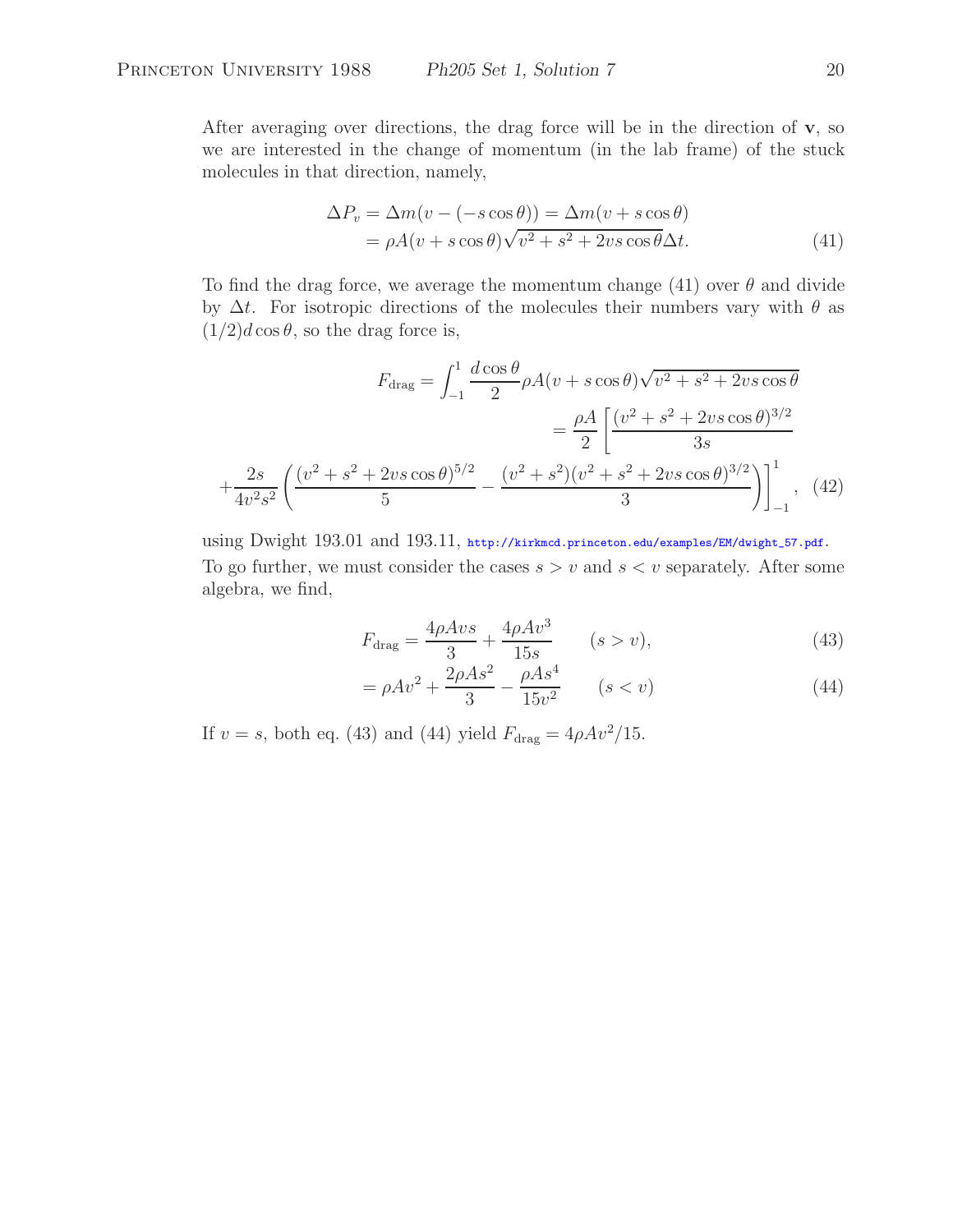8. (a) For a drag force  $F = -kr^2v$  on a spherical raindrop of constant radius r and vertical velocity  $v$ , the equation of motion can be written as,

$$
m\frac{dv}{dt} = mg - kr^2r, \qquad \frac{dv}{dt} = g - \frac{kr^2}{m}v.
$$
 (45)

This first-order, linear differential equation has the solution,

$$
v(t) = \frac{mg}{kr^2} + Ce^{-kr^2t/m}.
$$
\n(46)

For  $v(0)$ , we have,

$$
v(t) = \frac{mg}{kr^2} \left( 1 - C e^{-kr^2 t/m} \right). \tag{47}
$$

For small  $t$ ,

$$
v(t \ll m/kr^2) \approx \frac{mg}{kr^2} \frac{kr^2t}{m} = gt,
$$
\n(48)

which is just free fall.

For large  $t$ , the drop falls with the terminal velocity,

$$
v_{\text{terminal}} = \frac{mg}{kr^2} = \frac{4\pi\rho gr}{3k},\tag{49}
$$

where  $\rho$  is the mass density of the drop, such that  $m = 4\pi \rho r^3/3$ .

(b) For a raindrop inside a cloud, a possible model of the growth of the drop is that  $dm/dt = \alpha r^2$ . Noting that  $m = 4\pi \rho r^3/3$ , we have that,

$$
\frac{dm}{dt} = 4\pi\rho r^2 \frac{dr}{dt} \left( = \frac{3m}{r} \frac{dr}{dt} \right) = \alpha r^2, \qquad \frac{dr}{dt} = \frac{\alpha}{4\pi\rho} \equiv \beta, \qquad r(t) = r_0 + \beta t. \tag{50}
$$

We can write the equation of motion of the variable-mass drop as,

$$
F = \frac{dp}{dt} = \frac{d(mv)}{dt} = m\frac{dv}{dt} + v\frac{dm}{dt} = mg - kr^2.
$$
 (51)

Hence,

$$
\frac{dv}{dt} = g - \frac{v}{m}\frac{dm}{dt} - \frac{kr^2v}{m} = g - \frac{3v}{r}\frac{dr}{dt} - \frac{3kv}{4\pi\rho r},\tag{52}
$$

$$
\frac{dv}{dt} = \frac{dv}{dr}\frac{dr}{dt} = g - \frac{v}{m}\frac{dm}{dt} - \frac{kr^2v}{m} = g - \frac{3v}{r}\frac{dr}{dt} - \frac{3kv}{4\pi\rho r},\tag{53}
$$

$$
\frac{dv}{dr} = \frac{g}{\beta} - \frac{3v}{r} - \frac{3kv}{4\pi\beta\rho r} = \frac{g}{\beta} - \frac{3v}{r} \left( 1 + \frac{k}{\alpha} \right). \tag{54}
$$

We try a solution of the form  $v = Ar^i + Br^j$ , for which,

$$
\frac{dv}{dr} = \frac{iAr^{i}}{r} + jBr^{j-1} = \frac{i}{r}v + (j-i)Br^{j-1}.
$$
\n(55)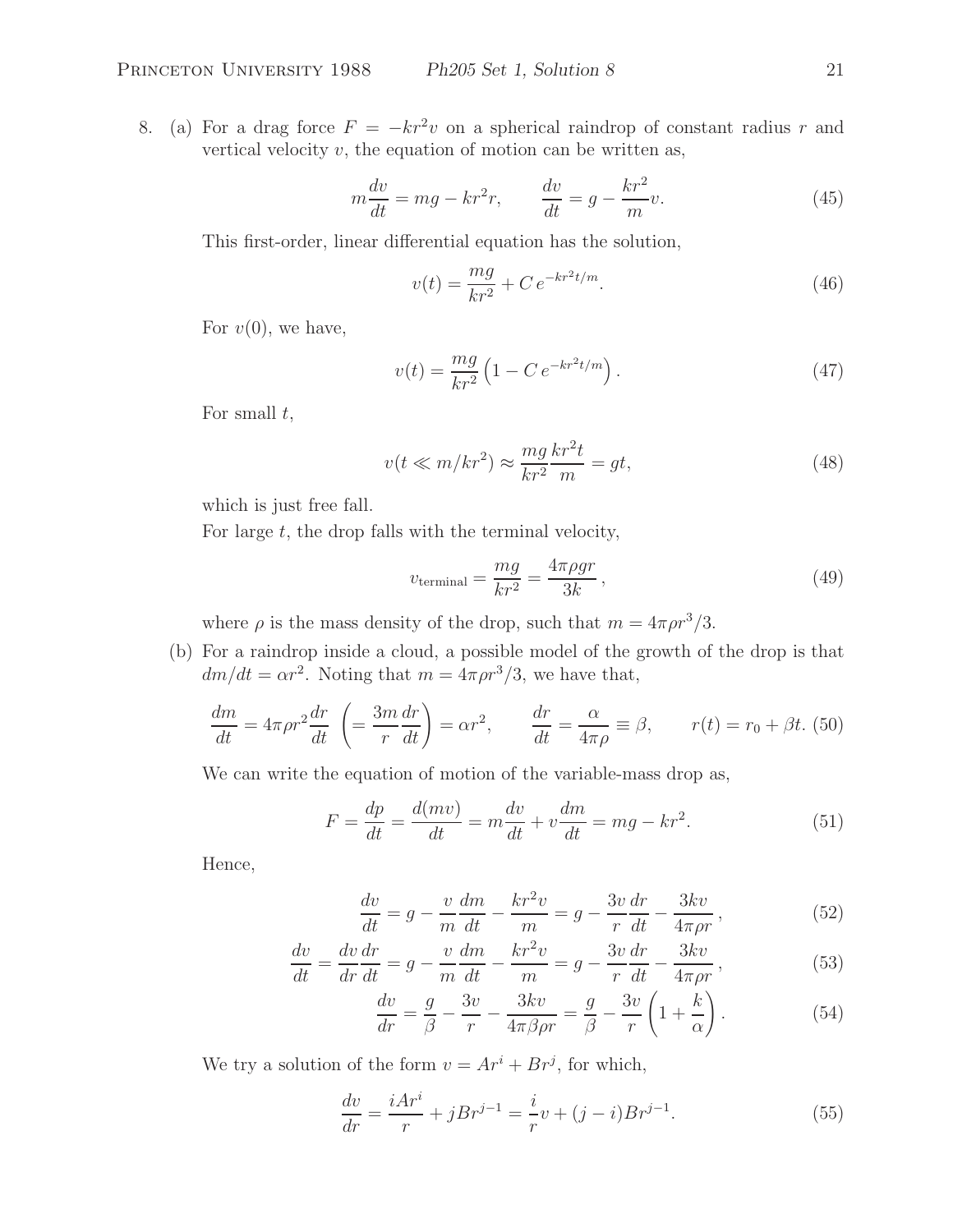This works (a small miracle) for,

$$
i = -3\left(1 + \frac{k}{\alpha}\right) \equiv -\gamma, \qquad j = 1, \qquad (1 + \gamma)B = \frac{g}{\beta}.
$$
 (56)

So far, we have that,

$$
v(r) = \frac{A}{r^{\gamma}} + \frac{gr}{\beta(1+\gamma)}.
$$
\n(57)

We also have that,

$$
v(r_0) = v_0 = \frac{A}{r_0^{\gamma}} + \frac{gr_0}{\beta(1+\gamma)}, \qquad A = r_0^{\gamma} \left( v_0 - \frac{gr_0}{\beta(1+\gamma)} \right). \tag{58}
$$

Finally, we note that  $r = r_0 + \beta t$  to write,

$$
v(t) = \left(\frac{r_0}{r_0 + \beta t}\right)^{\gamma} \left(v_0 - \frac{gr_0}{\beta(1 + \gamma)}\right) + \frac{g(r_0 + \beta t)}{\beta(1 + \gamma)}.
$$
\n(59)

There is no terminal velocity in this model, so long as the drop is inside the cloud. For small  $r_0$  and small  $v_0$ ,

$$
v(t) \approx \frac{gt}{(1+\gamma)} = \frac{gt}{4 + 3k/\alpha} < \frac{gt}{4} \,. \tag{60}
$$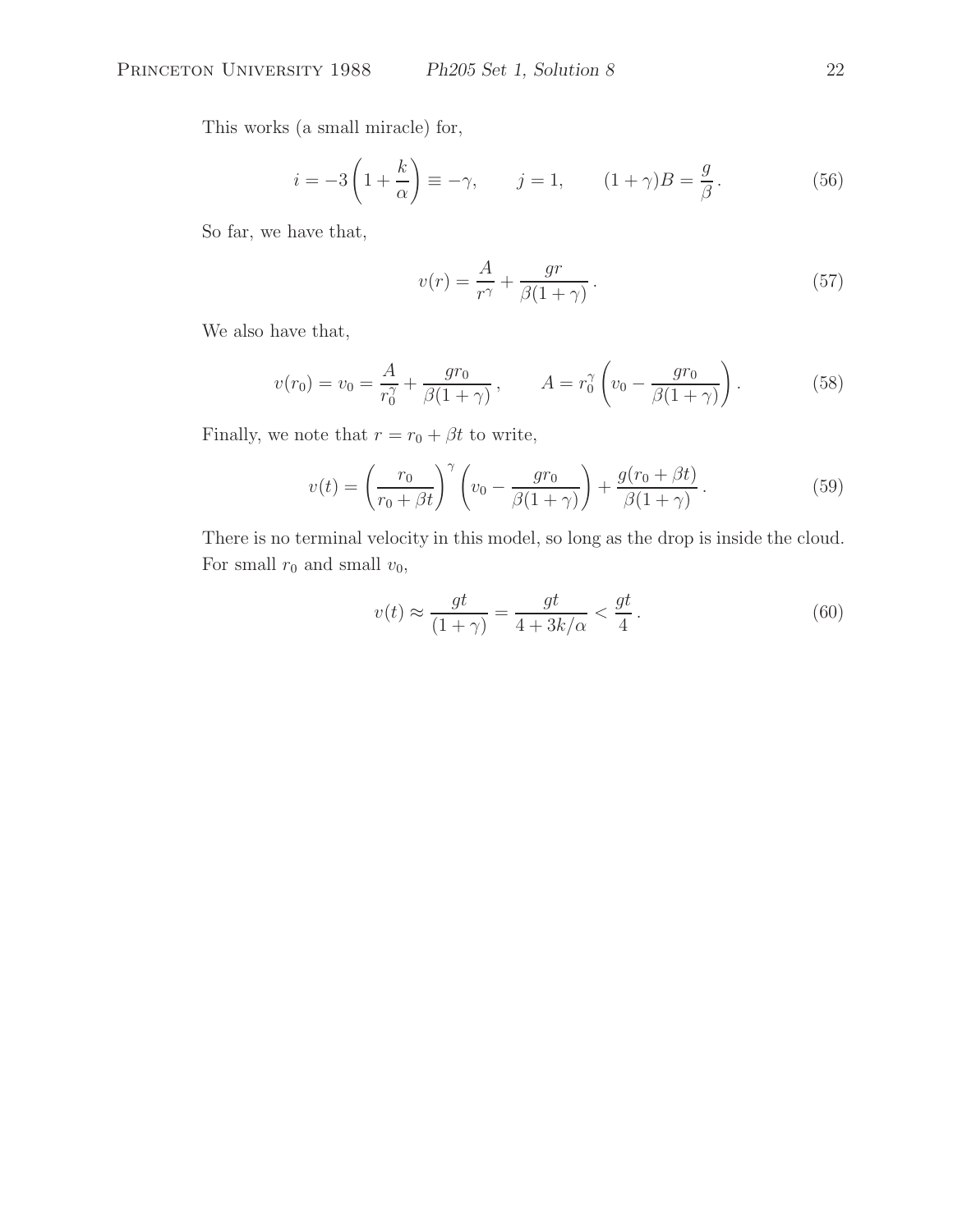9. The effect on the vertical cylinder of a sudden horizontal velocity  $v$  of the ground is equivalent to the case of the ground remaining at rest and the center of mass of the cylinder being given a sudden horizontal velocity  $v$ . In either view, a large impulsive force acts at the point on the base of the cylinder that remains fixed relative to the ground. This force exerts no torque about the fixed point, so the change  $\Delta L$  in angular momentum of the cylinder during the impulse equals that associated with the sudden horizontal velocity of the center of mass (in the frame where the ground remains at rest). Hence,

$$
\Delta L = mvl \cos \theta = I_p \,\omega_0, \qquad \text{and so} \qquad \omega_0 = \frac{mvl \cos \theta}{I_p}, \tag{61}
$$

where m is the mass of the cylinder,  $I_p$  is its moment of inertial about the fixed point, and  $\omega_0$  is the initial angular velocity just after the impulse. Recalling that the moment of inertia of a thin disc about an a diameter is  $mr^2/4$ , the moment of inertia  $I_p$  is, using the parallel axis theorem,

$$
I_p = \int_0^h \frac{m \, dy}{h} \left(\frac{r^2}{4} + r^2 + y^2\right) = \frac{m}{4} \left(5r^2 + \frac{4h^2}{3}\right) = \frac{ml^2}{12} (15\sin^2\theta + 16\cos^2\theta)
$$

$$
= \frac{ml^2}{12} (15 + \cos^2\theta), \quad (62)
$$

noting that  $r = l \sin \theta$  and  $h = 2l \cos \theta$ .

The column will fall over if the initial kinetic energy  $I_p \omega_0^2/2$  just after the earthquake is sufficient that the center of mass of the column can rise from  $h/2 = l \cos \theta$  to l. Hence, the minimum velocity of the ground needed to topple the column is related by,

$$
mgl(1 - \cos\theta) = \frac{I_p \,\omega_{0,\text{min}}^2}{2} = \frac{m^2 v_{\text{min}}^2 l^2 \cos^2\theta}{2I_p},\tag{63}
$$

and so,

$$
v_{\min}^2 = \frac{2gI_p(1 - \cos\theta)}{m l \cos^2\theta} = \frac{gl(1 - \cos\theta)(15 + \cos^2\theta)}{\cos^2\theta}.
$$
 (64)

As the column rotates about the fixed point with angular velocity  $\omega(\phi)$ , where  $\phi$  is the angle of the diagonal to the vertical, it will lose contact with the ground if the normal force  $N$  goes to zero.

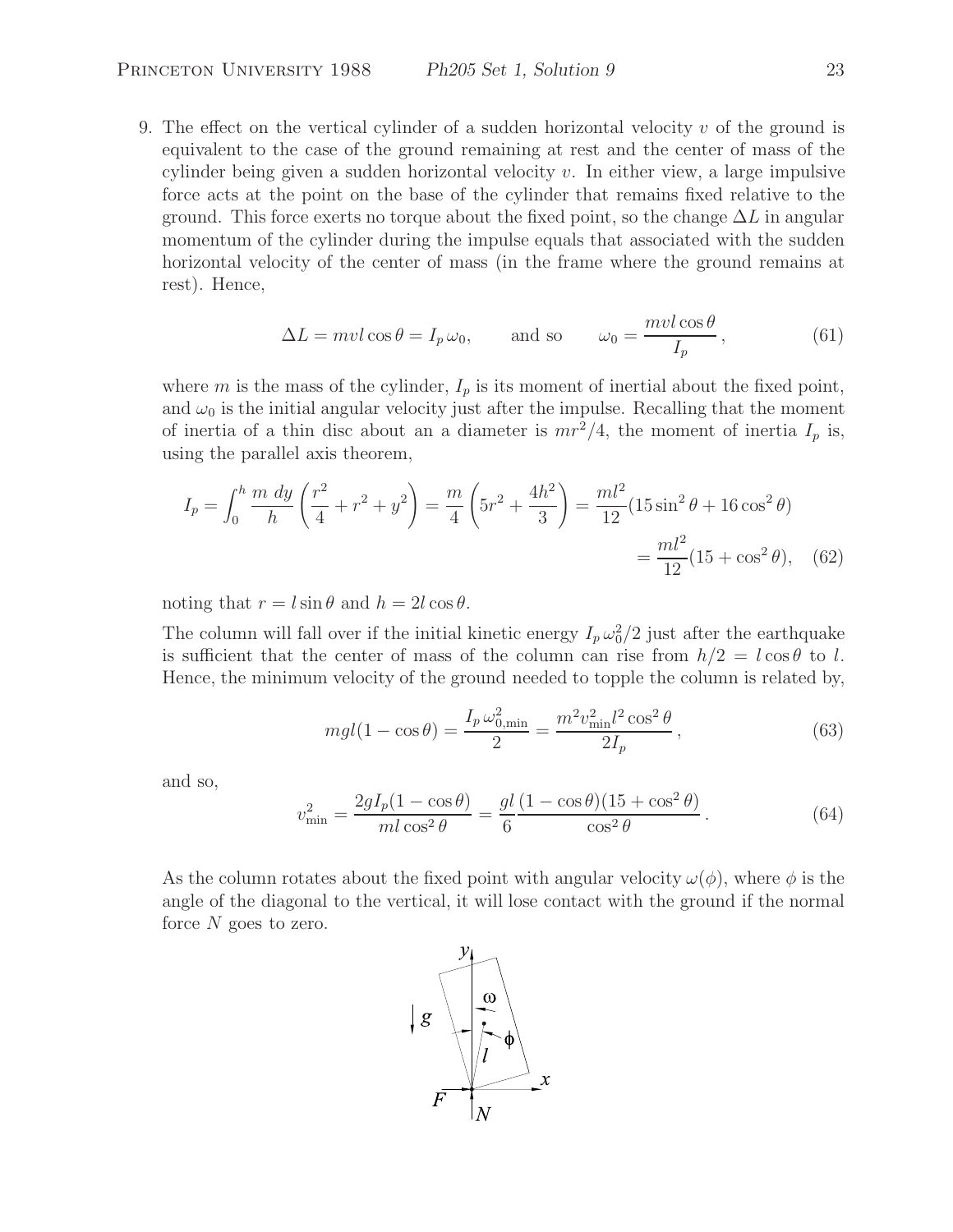Referring to the figure above, the y-equation of motion of the center of mass of the cylinder is,

$$
F_y = m\ddot{y} = m\frac{d^2}{dt^2}(l\cos\phi) = ml\frac{d}{dt}(\omega\sin\phi) = ml(\dot{\omega}\sin\phi - \omega^2\cos\phi) = N - mg,\tag{65}
$$

noting that  $d\phi/dt \equiv \dot{\phi} = -\omega$ . The normal force goes to zero if there is an angle  $\phi$  such that,

$$
g = l(\omega^2 \cos \phi - \dot{\omega} \sin \phi). \tag{66}
$$

As the column rotates (about the z-axis), conservation of energy relates  $\omega$  and  $\phi$ according to,

$$
\omega^2 = \omega_0^2 - 2\frac{mgl}{I_p}(\cos\phi - \cos\theta). \tag{67}
$$

If we restrict our attention to the case that the velocity of the ground is the minimum value  $(64)$ , then using eq.  $(63)$  in  $(67)$  yields,

$$
\omega^2 = \frac{2mgl}{I_p} (1 - \cos \phi). \tag{68}
$$

Taking the time derivative of eq. (68) we find that,

$$
\dot{\omega} = -\frac{mgl}{I_p} \sin \phi,\tag{69}
$$

and the condition (66) becomes,

$$
\frac{I_p}{mgl^2} = \frac{15 + \cos^2 \theta}{12} = 2\cos\phi(1 - \cos\phi) + \sin^2\phi = -3\cos^2\phi + 2\cos\phi + 1,\tag{70}
$$

or,

$$
3\cos^2\phi - 2\cos\phi + \frac{3 + \cos^2\theta}{12} = 0.
$$
 (71)

Thus, the column will loose contact with the ground if,

$$
\cos \phi = \frac{2 \pm \sqrt{4 - 12(3 + \cos^2 \theta)/12}}{6} = \frac{2 \pm \sin \theta}{6}.
$$
 (72)

As the column rotates, angle  $\phi$  is less than  $\theta$  (and  $\phi_0 = \theta$ ) so that  $\cos \phi \geq \cos \theta$ . If the column is to remain in contact with the ground at all times, we must have that neither solution (72) is greater than  $\cos \theta$ , *i.e.*,

$$
\cos \theta > \frac{2 + \sin \theta}{6} \,. \tag{73}
$$

The critical angle is roughly 61.3◦, so if the height of the column is more than 1.83 times its diameter it will remain in contact with the ground at all times while it falls over after an earthquake that is minimally capable of causing this.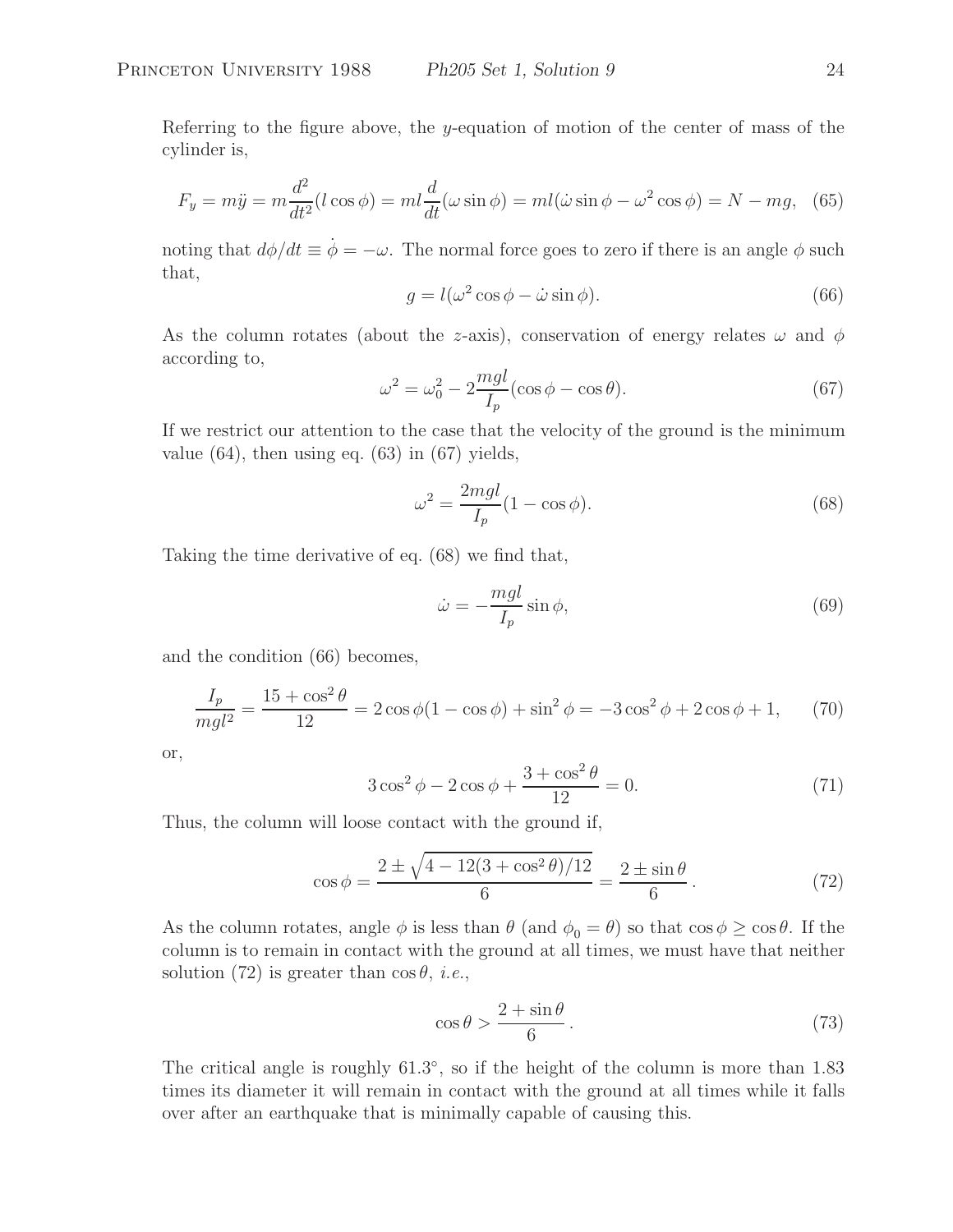10. (a) The angular momentum of our model of the unbalanced tire is, for a time when the positions **r**<sub>i</sub> of the two masses m are  $\pm \mathbf{r} = \pm r(\cos \theta \hat{\mathbf{x}} + \sin \theta \hat{\mathbf{z}})$ , and  $\boldsymbol{\omega} = \omega \hat{\mathbf{z}}$ ,

$$
\mathbf{L} = \sum_{i=1,2} \mathbf{r}_i \times \mathbf{p}_i = \sum_i \mathbf{r}_i \times m(\boldsymbol{\omega} \times \mathbf{r}_i) = m \sum_i [r_i^2 \boldsymbol{\omega} - (\boldsymbol{\omega} \cdot \mathbf{r}_i) \mathbf{r}_i]
$$
  
=  $2mr^2 \omega[\hat{\mathbf{z}} - \sin \theta)(\cos \theta \hat{\mathbf{x}} + \sin \theta \hat{\mathbf{z}})] = 2mr^2 \omega \cos \theta(\cos \hat{\mathbf{z}} - \sin \theta \hat{\mathbf{x}}).$  (74)

Note that  $\mathbf{L} \cdot \mathbf{r} = 0$ , *i.e.*, the angular momentum **L** is perpendicular to the line along which the two masses m lie. Also, the magnitude of **L** is  $L = 2mr^2\omega\cos\theta$ . This motion requires a torque,

$$
\tau = \frac{d\mathbf{L}}{dt} = \frac{d}{dt} \sum_{i} \mathbf{r}_{i} \times m \frac{d\mathbf{r}_{i}}{dt} = m \sum_{i} \mathbf{r}_{i} \times \frac{d^{2} \mathbf{r}_{i}}{dt^{2}}.
$$
 (75)

This example involves rigid-body rotation about the z-axis at angular velocity  $\omega$ , so for any vector **A** associated with that body,

$$
\frac{d\mathbf{A}}{dt} = \boldsymbol{\omega} \times \mathbf{A},\tag{76}
$$

and

$$
\frac{d^2\mathbf{A}}{dt^2} = \boldsymbol{\omega} \times (\boldsymbol{\omega} \times \mathbf{A}) = (\boldsymbol{\omega} \cdot \mathbf{A})\boldsymbol{\omega} - \omega^2 \mathbf{A}).
$$
 (77)

Hence,

$$
\frac{d^2 \mathbf{r}_i}{dt^2} = (\boldsymbol{\omega} \cdot \mathbf{r}_i) \boldsymbol{\omega} - \omega^2 \mathbf{r}_i, \qquad \mathbf{r}_i \times \frac{d^2 \mathbf{r}_i}{dt^2} = (\boldsymbol{\omega} \cdot \mathbf{r}_i) \mathbf{r}_i \times \boldsymbol{\omega} = -\omega^2 r^2 \sin \theta \cos \theta \,\hat{\mathbf{y}}, \tag{78}
$$

and the required torque is,

$$
\tau = -2m\omega^2 r^2 \sin \theta \cos \theta \,\hat{\mathbf{y}},\tag{79}
$$

(b) The torque  $\tau$  is supplied by the equal-and-opposite forces  $\mathbf{F}_i$  applied by two bearings along the z-axis at positions  $\pm d\hat{z}$ . The force  $\mathbf{F}_u$  on the upper bearing is in the  $-x$  direction, and has magnitude,

$$
F_u = \frac{m\omega^2 r^2}{d} \sin \theta \cos \theta.
$$
\n
$$
\begin{array}{c}\nL \left( \begin{array}{c}\n\omega \\ \n\omega - F \\
\omega - F\n\end{array} \right) \\
M \left( \begin{array}{c}\n\omega \\ \n\omega - F \\
\omega - F\n\end{array} \right) \\
m \left( \begin{array}{c}\n\omega \\ \n\omega \\ F + \omega\n\end{array} \right) \\
m \left( \begin{array}{c}\n\omega \\ \n\omega \\ F + \omega\n\end{array} \right) \\
m \left( \begin{array}{c}\n\omega \\ \n\omega \\ F + \omega\n\end{array} \right) \\
m \left( \begin{array}{c}\n\omega \\ \n\omega \\ F + \omega\n\end{array} \right) \\
m \left( \begin{array}{c}\n\omega \\ \n\omega \\ F + \omega\n\end{array} \right) \\
m \left( \begin{array}{c}\n\omega \\ \n\omega \\ F + \omega\n\end{array} \right) \\
m \left( \begin{array}{c}\n\omega \\ \n\omega \\ F + \omega\n\end{array} \right) \\
m \left( \begin{array}{c}\n\omega \\ \n\omega \\ F + \omega\n\end{array} \right) \\
m \left( \begin{array}{c}\n\omega \\ \n\omega \\ F + \omega\n\end{array} \right) \\
m \left( \begin{array}{c}\n\omega \\ \n\omega \\ F + \omega\n\end{array} \right) \\
m \left( \begin{array}{c}\n\omega \\ \n\omega \\ F + \omega\n\end{array} \right) \\
m \left( \begin{array}{c}\n\omega \\ \n\omega \\ F + \omega\n\end{array} \right) \\
m \left( \begin{array}{c}\n\omega \\ \n\omega \\ F + \omega\n\end{array} \right) \\
m \left( \begin{array}{c}\n\omega \\ \n\omega \\ F + \omega\n\end{array} \right) \\
m \left( \begin{array}{c}\n\omega \\ \n\omega \\ F + \omega\n\end{array} \right) \\
m \left( \begin{array}{c}\n\omega \\ \n\omega \\ F + \omega\n\end{array} \right) \\
m \left( \begin{array}{c}\n\omega \\ \n\omega \\ F + \omega\n\end{array} \right) \\
m \left( \begin{array}{c}\n\omega \\ \n\omega \\ F + \omega\n\end{array} \right) \\
m \left( \begin{array}{c}\n\omega \\ \n\omega \\ F + \omega\n\end{array} \right)
$$

(c) If the tire broke free of the bearings, and we ignore gravity, then the center of mass remains fixed, as does the angular momentum **L**. Then, the tire would rotate about the constant angular momentum vector (which is perpendicular to the line joining the two mass) with angular velocity  $\omega' = L/I = L/2mr^2 = \omega \cos \theta$ .